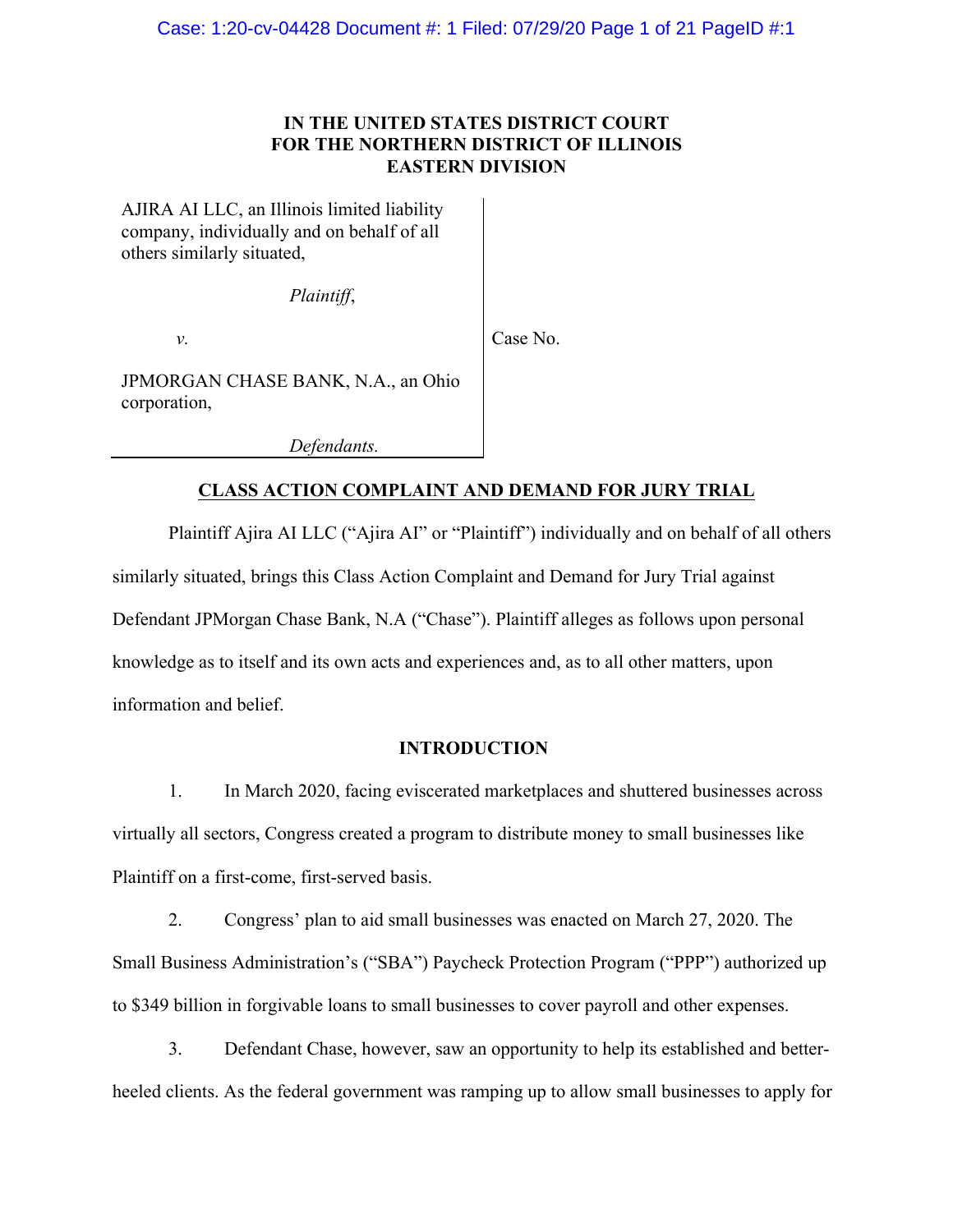#### Case: 1:20-cv-04428 Document #: 1 Filed: 07/29/20 Page 2 of 21 PageID #:2

PPP loans, Chase decided to ensure its favored clients would be given special assistance to make sure their loan applications were submitted without a hitch.

4. Plaintiff is a small Illinois-based technology company without the clout and resources of Chase's favored clients. Due to Chase's prioritizing of its favored customers over Plaintiff—and countless businesses like it—Plaintiff was impeded in applying for a PPP loan through Chase, and ultimately, received no loan when Chase failed to accurately review his documentation.

5. As a result, Plaintiff is now in dire financial straits.

6. Despite knowing its tactics would inevitably leave many businesses' applications unprocessed, Chase concealed its practices from Plaintiff. It did so knowingly, out of a combination of elite favoritism and, to be sure, at least some additional profit.

7. As such, Plaintiff brings this Class Action Complaint in order to vindicate its rights, and those of small businesses everywhere who are similarly situated, and to hold Defendant accountable.

#### **PARTIES**

8. Plaintiff Ajira AI is a limited liability company formed under the laws of the State of Illinois, with its principal place of business in Illinois, and whose management resides in Illinois. Three out of four of Ajira AI's our members are citizens of Illinois, while the fourth is a citizen of Indiana. Thus, Ajira AI is a citizen of Illinois and Indiana.

9. Defendant JPMorgan Chase Bank, N.A., is a company and subsidiary of JPMorgan Chase & Co., with its principal place of business located at 1111 Polaris Parkway, Columbus, Ohio 43240. Chase conducts substantial business throughout this District and the State of Illinois, and throughout the United States.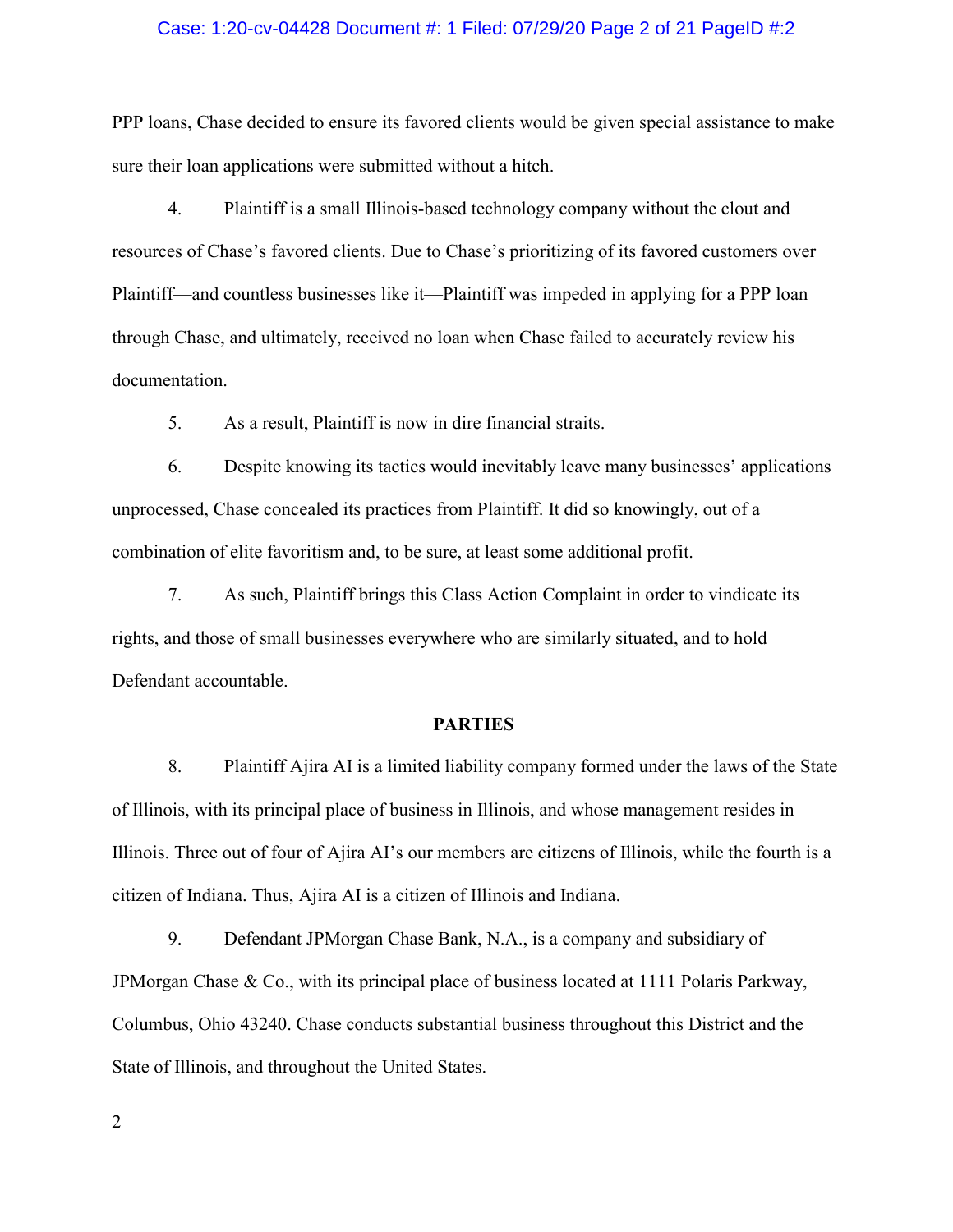## **JURISDICTION AND VENUE**

10. This Court has subject matter jurisdiction over Plaintiff's claims under 28 U.S.C. § 1332(d)(2) because, as to all proposed Classes and Subclasses, (a) at least one member of the Class, which consists of at least 100 members, is a citizen of a different state than Defendant, (b) the amount in controversy exceeds \$5,000,000, exclusive of interest and costs, and (c) none of the exceptions under that subsection apply to this action.

11. This Court has personal jurisdiction over Defendant Chase because it conducts significant business in this State, including establishing consumer and business contracts here, because a substantial amount of the conduct giving rise to this action occurred in this State, and because Defendant Chase withheld material information from Plaintiff (and other entities in this State) when it had a duty to speak.

12. Venue is proper in this District pursuant to 28 U.S.C. § 1391 because a substantial part of the events and omissions giving rise to Plaintiff's claims occurred in and/or emanated from this District.

#### **FACTUAL BACKGROUND**

#### **I. Congress Establishes the PPP to Quickly Provide Struggling Businesses a Lifeline.**

13. On March 11, 2020, the COVID-19 outbreak—which had first been identified several months prior—was designated as a pandemic by the World Health Organization (WHO). President Trump followed suit on March 13, 2020, declaring the pandemic of sufficient severity to warrant an emergency declaration for all States, territories, and the District of Columbia.

14. Shortly thereafter, Governors from states across the nation began to publicly announce an escalating series of various "stay at home" orders that limited public gatherings, deemed certain business sectors "essential," mandated the partial or complete closure of normal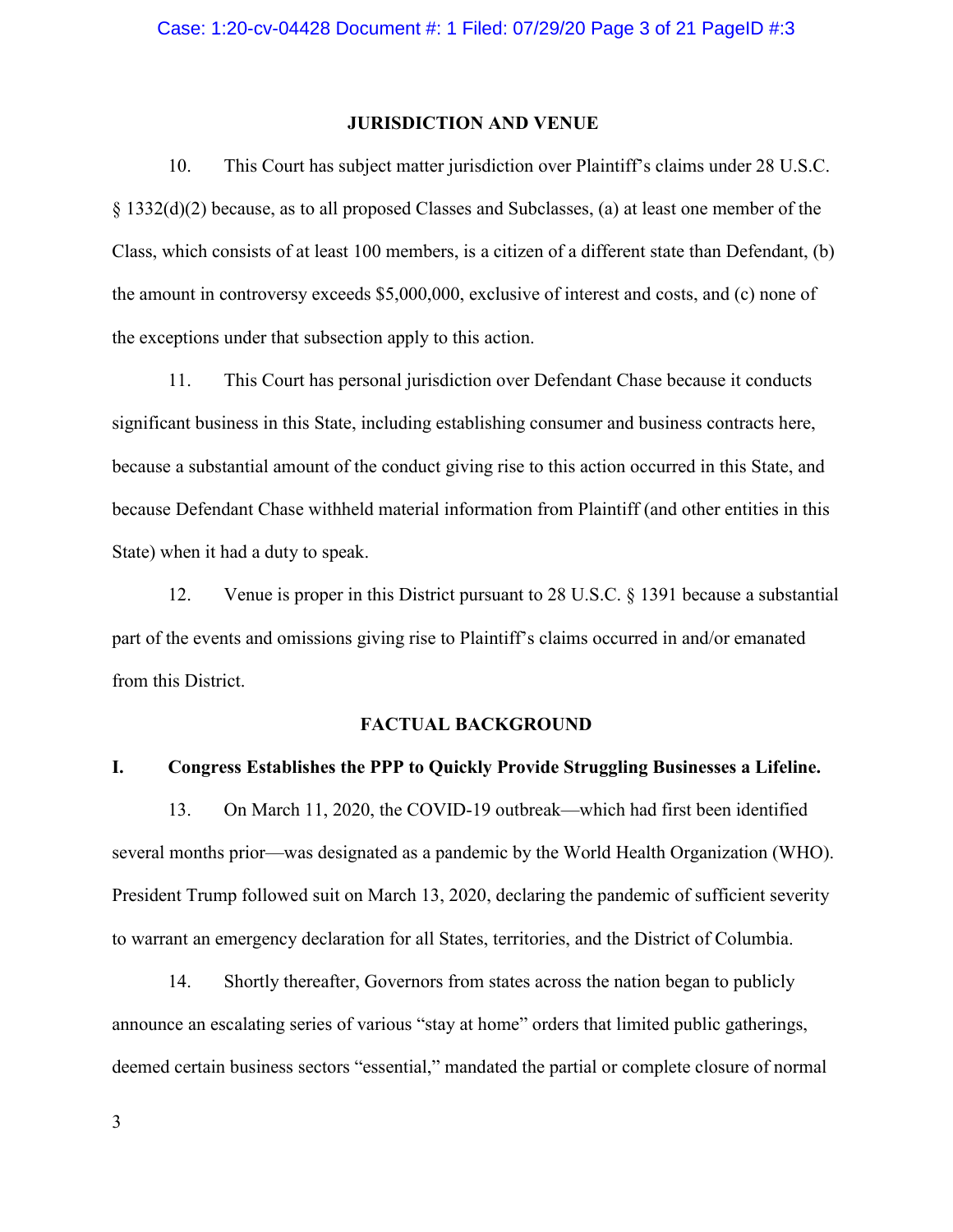#### Case: 1:20-cv-04428 Document #: 1 Filed: 07/29/20 Page 4 of 21 PageID #:4

business operations for businesses not deemed "essential," and placed stringent requirements on many businesses deemed "essential" in order for them to continue operating.

15. This economic fallout from COVID-19, and the national response to it, was immediate and enormous. Countless businesses in "stay at home" order states across the nation were forced by law to overhaul their business models, scale back their business dramatically, or shutter—either temporarily or permanently. Foot traffic in all businesses also took a sharp downturn as the public began to avoid public spaces of all types, further harming businesses' ability to stay afloat. Furloughs and layoffs were rampant in the private sector. Unemployment insurance filings reached record levels. The major stock indices plummeted, erasing trillions of dollars in shareholder value and retirement accounts.

16. The federal government faced overwhelming public pressure to respond to this national economic disaster, with the knowledge that time was of the essence to prevent further disruption and destruction—particularly among small businesses. As such, on March 27, 2020, President Trump signed the Coronavirus Aid, Relief, and Economic Security Act ("CARES Act") into law.

17. To say this legislation was unprecedented is, frankly, an understatement. Amounting to approximately \$2 trillion, it is the single-largest economic stimulus bill in American history, underscoring the scope of the threat Congress believed it was facing—and the importance of dramatic, immediate action to put money in the pockets of people and businesses.

18. Critically, the CARES Act created a \$349 billion loan program for businesses with fewer than five hundred employees: the PPP. The goal of the PPP was to provide American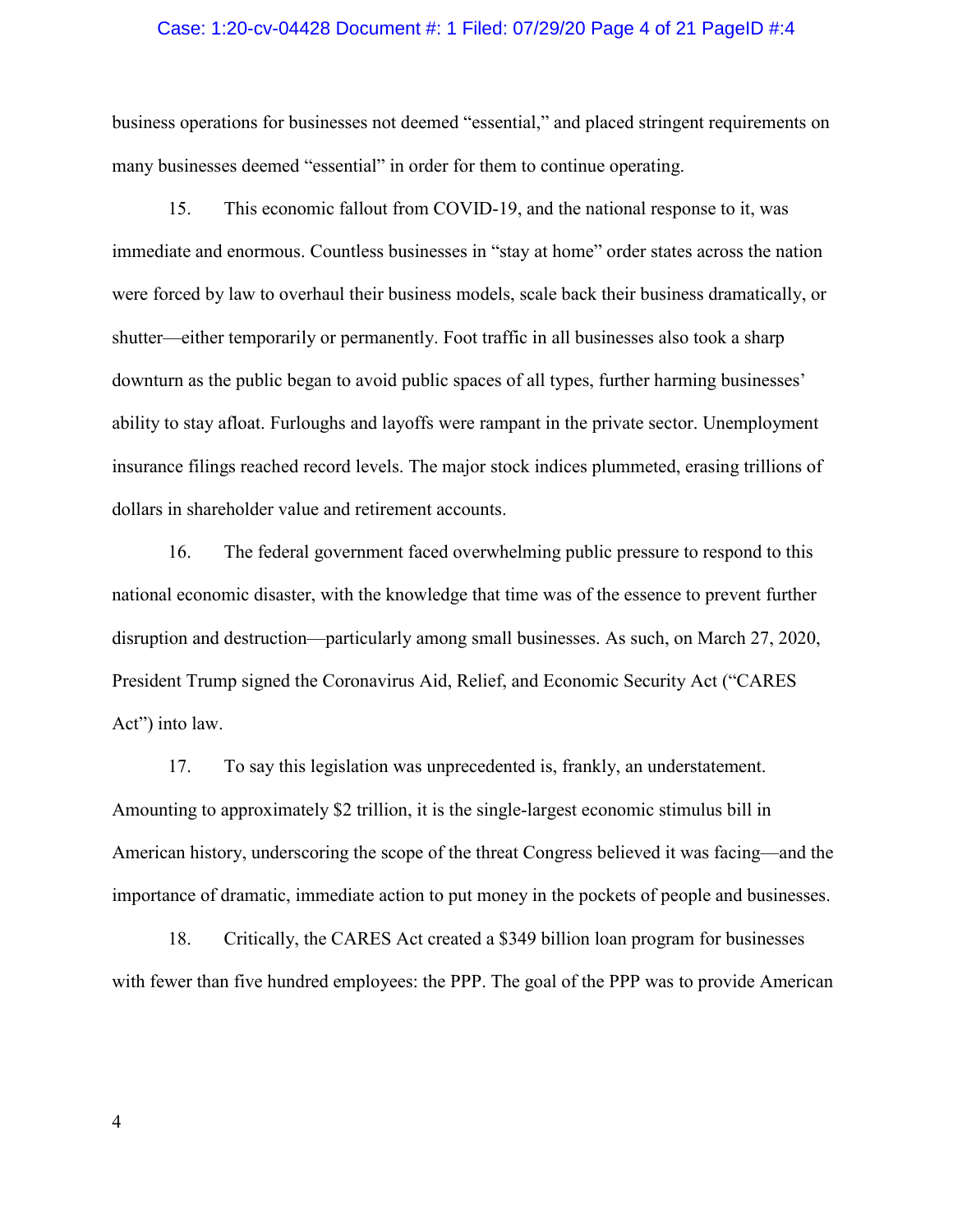### Case: 1:20-cv-04428 Document #: 1 Filed: 07/29/20 Page 5 of 21 PageID #:5

small businesses with eight weeks' worth of funds to assist in covering payroll, rent, and benefits, through fully federally guaranteed loans administered by the SBA.<sup>1</sup>

19. Really, PPP loans operate more like grants if the recipient is able to follow certain rules, including that at least 75 percent of the loan goes toward payroll, and that salaries and wages of employees making under \$100,000 in the past year are not decreased more than 25 percent. <sup>2</sup> Businesses that follow these rules are permitted to submit a request to their SBA lender servicing the loan for total forgiveness—otherwise, the loan matures in two years and carries a 1 percent interest rate.<sup>3</sup>

20. The SBA was charged with creating the PPP implementing regulations. It issued the first interim final rule ("Initial Rule") on April 2, 2020, and the window for businesses to begin applying for PPP loans was to open with all SBA-affiliated lenders on April 3, 2020.

21. A key piece of the PPP was that applications be opened and funds be distributed on a "first-come, first-served" basis—that is, SBA's was to process applications and distribute funds based on the order in which they were received.<sup>4</sup> This made the SBA's list of approved lenders key gatekeepers in this process, by extension, as they certainly understood. Because the PPP was to be administered *only* through SBA-approved lenders, and because applicants could *only* access funds from the single pot of \$349 billion allocated for the program (unless it was replenished), applying for a loan through an SBA-approved lender quickly and properly would

<sup>1</sup> Small Bus. Admin., Docket No. SBA-2020-0015, 13 CFR Part 120, Paycheck Protection Program 3245–AH34, Interim Final Rule, 85 Fed. Reg. 20814 § (2)(o) (Apr. 15, 2020).

<sup>&</sup>lt;sup>2</sup> 85 Fed. Reg. 20812 § e; *id.* at 20813 § (2)(o).

<sup>&</sup>lt;sup>3</sup> *Id.* at 20813 § (2)(j).

<sup>4</sup> *Id.* at 20813 § (2)(m); *see also* https://home.treasury.gov/system/files/136/PPP-- IFRN%20FINAL.pdf.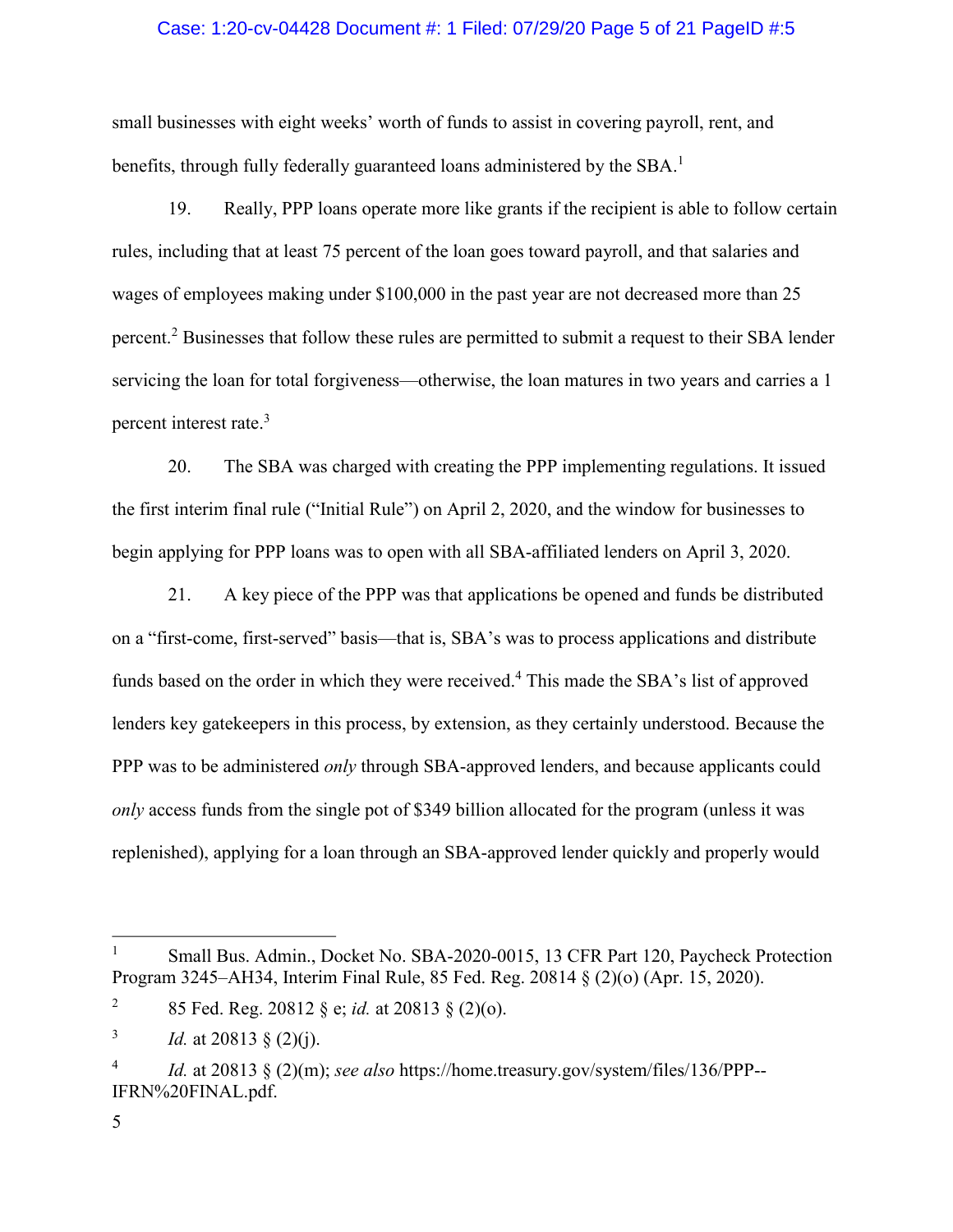### Case: 1:20-cv-04428 Document #: 1 Filed: 07/29/20 Page 6 of 21 PageID #:6

be critical, and the lenders would have to play a role in ensuring that applications were fairly processed in the order that they were received, to the extent feasible.<sup>5</sup>

22. The PPP contains other limitations, as well. For instance, each business applicant may only receive one loan through the PPP. Thus, "if you apply for a PPP loan you should consider applying for the maximum amount," per the Final Interim Rule.<sup>6</sup> This strongly incentivized applicants to do precisely this, and to put their hopes in being awarded their full loan request before the PPP loan fund ran dry.

23. Knowing that SBA-affiliated lenders would face a crush of applications for PPP loans, Congress added a juicy carrot to the stick: for each loan processed and approved, the bank would receive an origination fee of 5 percent on loans up to \$350,000; 3 percent on loans between \$350,000 and \$2 million; and 1 percent on loans between \$2 million and \$10 million.<sup>7</sup>

## **II. Chase Works Behind the Scenes to Protect Its Friends and Pad its Profits.**

24. Chase is an SBA-affiliated lender authorized to process loan requests for the PPP. It is a highly sophisticated entity with a 220 year-long history, over 5,000 bank branches nationwide, and over \$2 trillion in assets—larger than the GDP of all but seven countries.

<sup>7</sup> *Id.* at 20816 § (3)(d); *see also* PAYCHECK PROTECTION PROGRAM (PPP) INFORMATION SHEET, https://home.treasury.gov/system/files/136/PPP%20Lender%20Information%20Fact%20Sheet.p

6

df.

<sup>&</sup>lt;sup>5</sup> 85 Fed. Reg. 20815 § (3)(a) ("Who is eligible to make PPP loans?", then listing the categories of lender eligible to make PPP loans).

 $^{6}$  *Id.* at 20813 § (2)(k).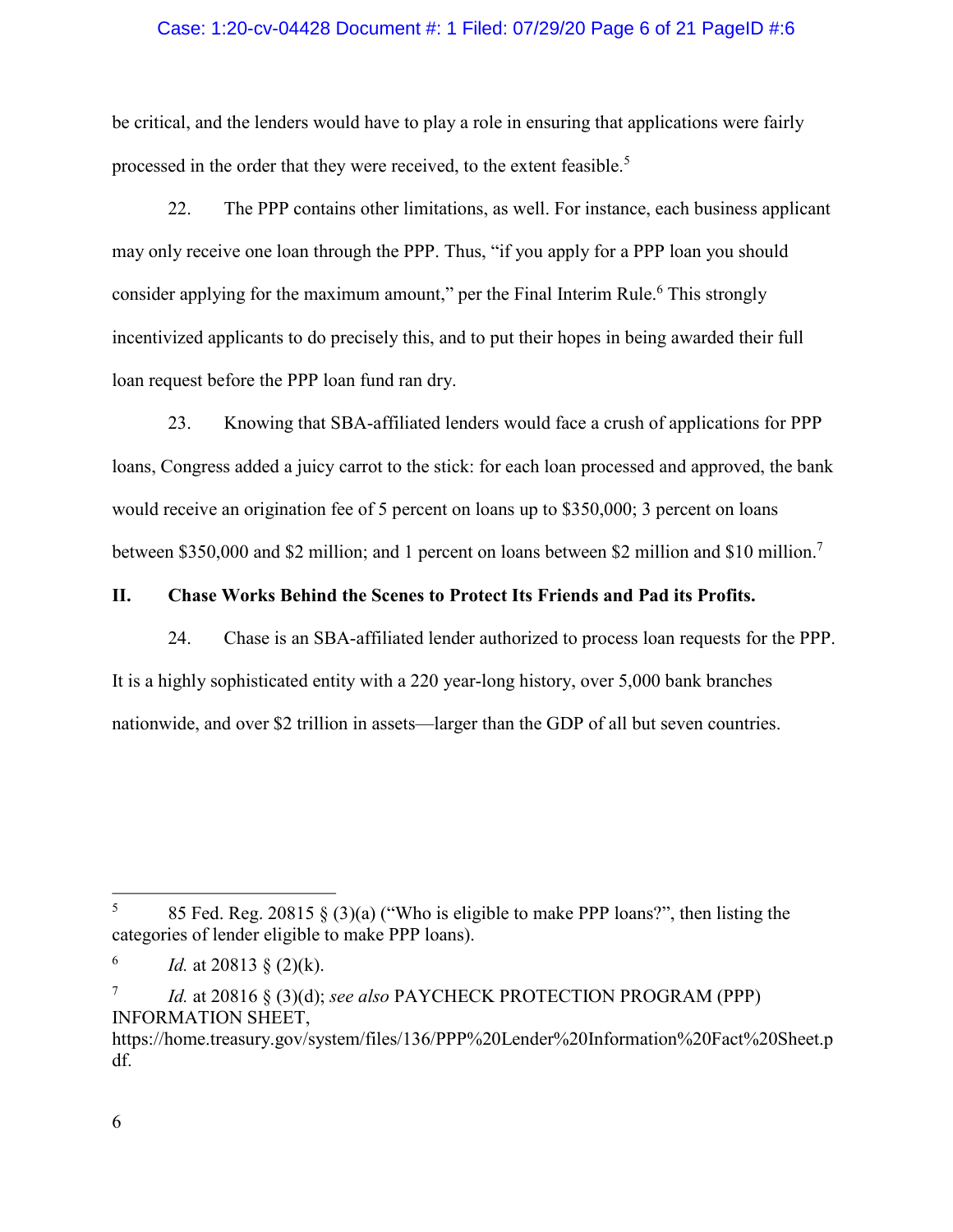#### Case: 1:20-cv-04428 Document #: 1 Filed: 07/29/20 Page 7 of 21 PageID #:7

25. Chase, like other SBA-approved lenders participating in the PPP, serves as the intermediary and gatekeeper between putative borrowers and the SBA. No one can access the PPP without going through Chase or another approved lender.

26. Chase's primary business is not, however, the processing of loans for a federal economic stimulus program. It operates in countless banking sectors, and has a diverse, sophisticated clientele—some of whom it favors with perks, attention, and privileges more than others, in order to maintain the substantial business (and occasionally prestige) they bring to the table.

27. As one of the nation's largest banking institutions, Chase knew that it would receive tens of thousands of requests from putative PPP borrowers the minute that the window opened for applications. (And it did, in fact, receive such a crush of requests.) It also knew, or at least expected, that many of these requests would not be for extraordinarily large amounts of money, by Chase's standards (*i.e.*, less than \$50,000). It also knew that the \$349 billion allocated for the PPP would run dry before all meritorious applications could be processed—the scope of COVID-19's impact on small businesses was far too great to be covered by even such a large sum of money. (And the fund did, in fact, run dry very quickly.) Further, and importantly, Chase knew that many of its current, favored, and larger customers would also want to receive PPP loans, and would not appreciate having to wait in line with everyone else.

28. As such, upon information and belief. Chase decided to dispense with the requirement that loan applications be processed on a first-come, first-served basis to the extent possible. Instead, it would make all efforts to prioritize processing the loan applications of its favored customers first, and deal with the remainder later, if they ever managed to make it through Defendant's failing website.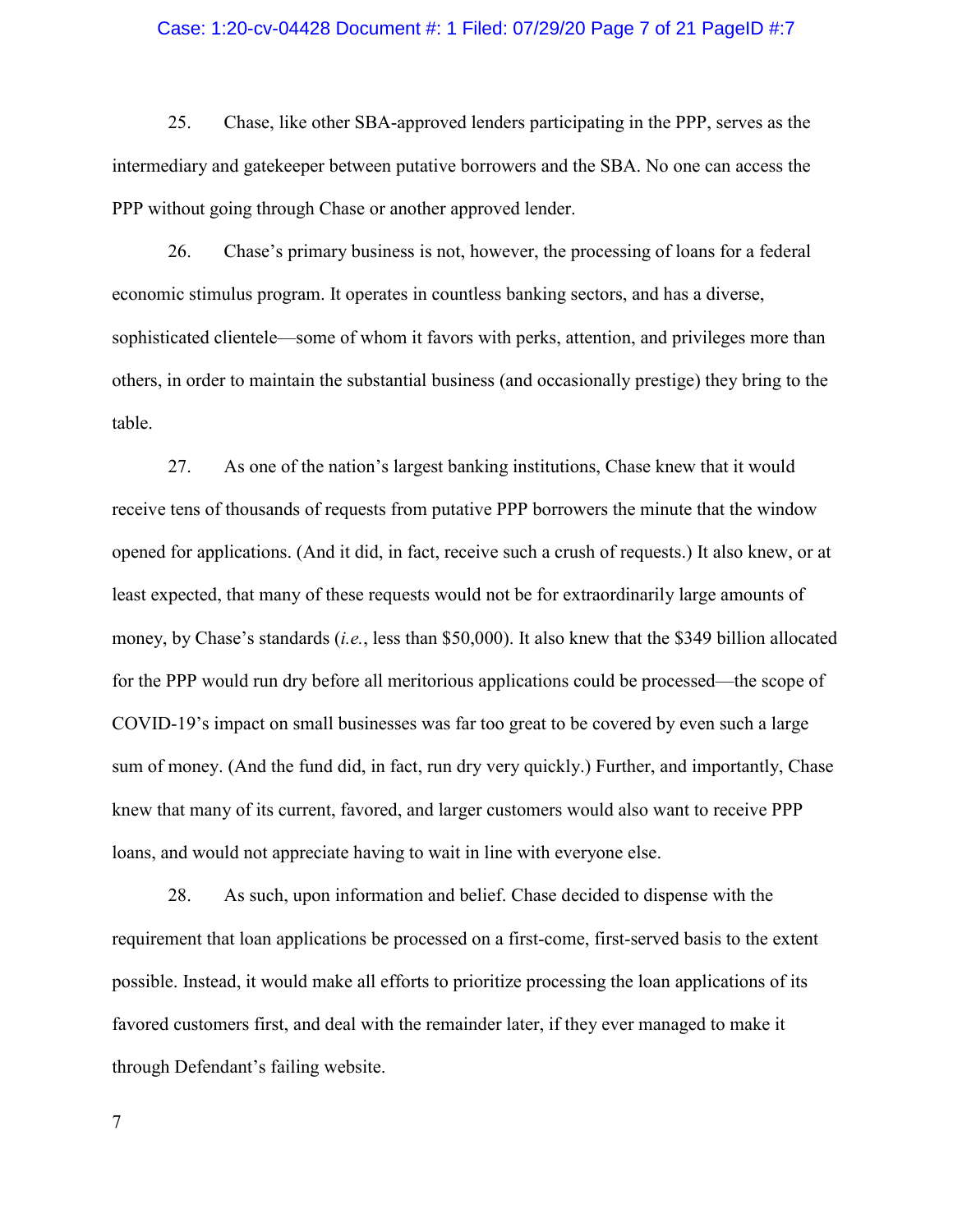#### Case: 1:20-cv-04428 Document #: 1 Filed: 07/29/20 Page 8 of 21 PageID #:8

29. According to the *New York Times*, that's exactly what happened.<sup>8</sup> For example, "At Chase, the nation's largest bank, nearly all private and commercial banking clients who applied for a small-business loan got one, whereas only one out of every 15 retail banking customers who sought loans was successful. ... The two-tiered system paid off for well-to-do customers: By the time the [PPP] ran out of money ... many top clients of national and regional banks had already had their loans approved."

30. Many customers trying to access Chase's online PPP loan application portal on April 3 were, in fact, frustrated in their ability to apply. Again, per the *Times*: "At Chase, a portal accepting preliminary requests to apply was only sporadically accessible on April 3, the first day of the program. The best that customers could hope for was a call back from a Chase representative — days later — to proceed with the next steps." (This jibes with Plaintiff's experience, as discussed below, along with that of numerous other putative applicants who have turned to the Internet to voice their frustrations with Chase.)

31. The result was to be expected, with the biggest clients of Chase and its parent company, JPMorgan, the victors: "At JPMorgan, nearly all of the 8,500 commercial and private banking clients who applied for a loan got one. That included companies like the sandwich chain Potbelly and the pharmaceutical company MannKind. At the same time, only 18,000 of more than 300,000 small-business banking customers who applied through Chase's retail bank, where they normally did business, got loans, according to the bank. In all, Chase handed out \$14 billion

<sup>8</sup> Emily Flitter & Stacy Cowley, *Banks Gave Richest Clients 'Concierge Treatment' for Pandemic Aid*, N.Y. TIMES, https://www.nytimes.com/2020/04/22/business/sba-loans-pppcoronavirus.html (Apr. 22, 2020).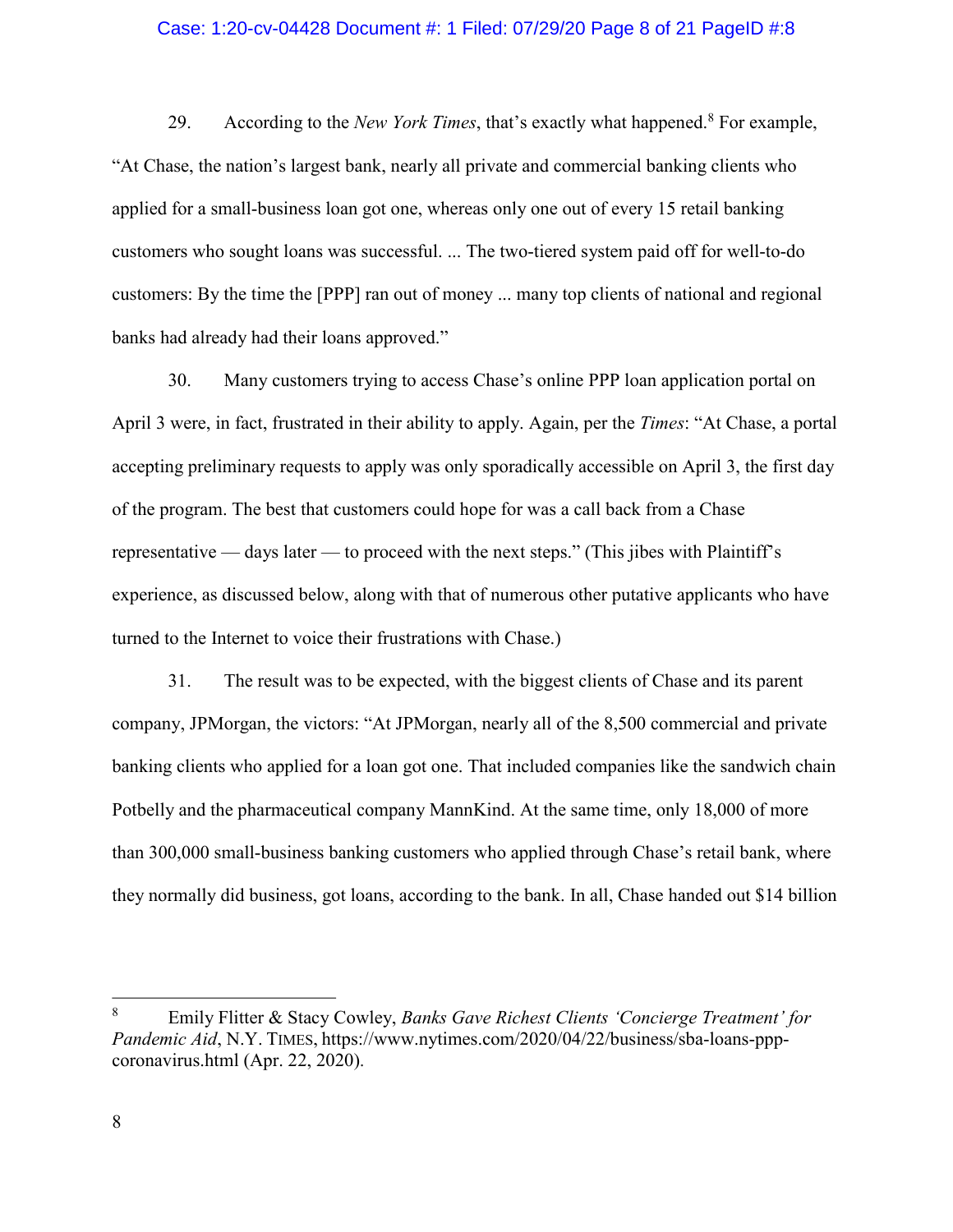#### Case: 1:20-cv-04428 Document #: 1 Filed: 07/29/20 Page 9 of 21 PageID #:9

through the program — more than any other bank, but still less than half of the \$36 billion that customers had sought."

32. To be sure, Chase's (and its clients') misconduct did not happen by accident: it was as part of a carefully executed plan by Chase. For example, upon information and belief, in the 24 hours prior to the April 3 window opening, leaders of Chase's retail bank hosted a nationwide conference call to provide workers with directions on how to handle customers, and to discourage branch employees from getting involved in customers' PPP loan applications. As a result, Chase's favored customers (as well as its parent company's favored customers) got the special treatment they desired.

33. Upon information and belief, Chase provided individualized support and service for a select group of PPP loan applicants that allowed them to "cut the line" and submit applications earlier than they otherwise would have been able to, but for Chase's intervention. Simultaneously, Chase discouraged and/or put stumbling blocks in front of otherwise qualified applicants who were not in Chase's orbit and favor. Consequently, qualified loan applicants (including Plaintiff) were not able to get in line for a PPP loan (via application) when they should have, delaying, diminishing, or losing their potential loan as a result.

34. The actual outcome of Chase-processed PPP loan applications supports this conclusion. (*See* **Figures 1 and 2.**) Figure 1 depicts the PPP loans Chase processed between April 3, 2020 (when the window to apply for loans opened) and April 13. Figure 2 depicts loans processed between April 13 and April 16.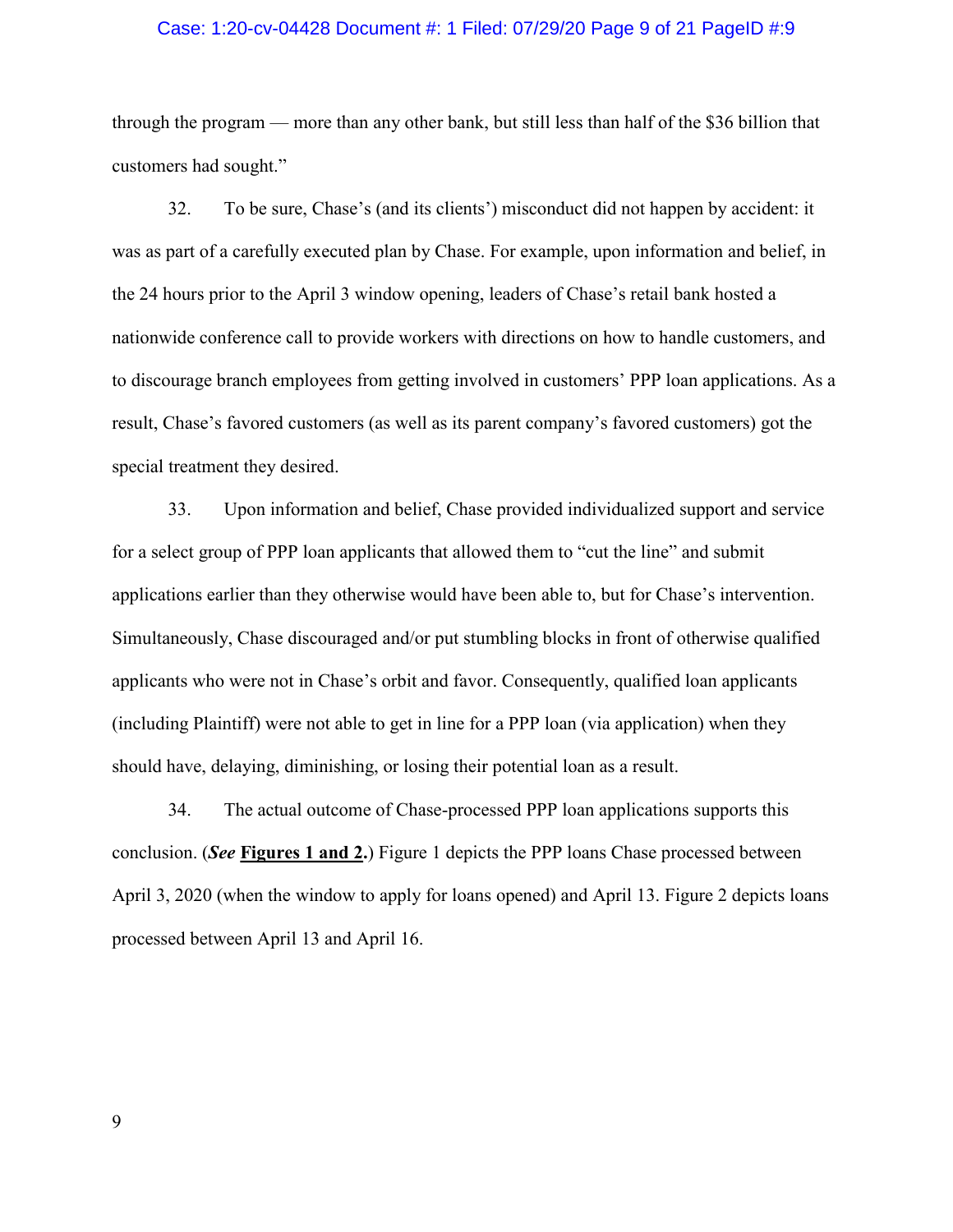| <b>Loan Size</b>           | Approved<br>Loans | Approved<br><b>Dollars</b> | $%$ of<br>Count | $%$ of<br>Amount |
|----------------------------|-------------------|----------------------------|-----------------|------------------|
| \$150K and<br><b>Under</b> | 725,058           | \$37,178,984,187           | 70.05%          | 15.02%           |
| >\$150K - \$350K           | 156,590           | \$35,735,615,983           | 15.13%          | 14.44%           |
| >\$350K - \$1M             | 102,473           | \$59,291,602,643           | 9.90%           | 23.95%           |
| $> 51M - S2M$              | 31,176            | \$43,278,883,532           | 3.01%           | 17.48%           |
| >S2M - S5M                 | 16,516            | \$49,288,997,593           | 1.60%           | 19.91%           |
| $>\times$ 55M              |                   | 3,273 \$22,769,309,582     | 0.32%           | 9.20%            |

## (**Figure 1**)

| Loan Size        |           | <b>Approved Loans Approved Dollars</b> | % of Count Amount | $%$ of |  |
|------------------|-----------|----------------------------------------|-------------------|--------|--|
| \$150K and Under | 1.229,893 | \$58,321,791,761                       | 74.03%            | 17.04% |  |
| >\$150K - \$350K | 224,061   | \$50,926,354,675                       | 13.49%            | 14.88% |  |
| $>\$350K - $1M$  | 140,197   | \$80,628,410,796                       | 8.44%             | 23.56% |  |
| $>51M - 52M$     | 41,238    | \$57,187,983,464                       | 2.48%             | 16.71% |  |
| $>52M - 55M$     | 21,566    | \$64,315,474,825                       | 1.30%             | 18.79% |  |
| $>$ S5M          | 4.412     | \$30,897,983,582                       | 0.27%             | 9.03%  |  |

## (**Figure 2**)

35. The data shows that Chase processed loan applications for \$150,000 or less at far faster clip during the final three days of the original PPP loan fund's solvency. Upon information and belief, this is because Chase's favored customers tended to request far larger loan amounts, and Chase prioritized those loan applications during the opening days of the application period.

## **FACTS SPECIFIC TO AJIRA AI**

36. Plaintiff Ajira AI creates technology products for property and casualty insurance entities. The company is headquartered in Lisle, Illinois.

37. Illinois Governor J.B. Pritzker reacted swiftly to the threat of COVID-19, announcing a disaster proclamation for the state on March 10, 2020. Statewide school closures, limits on public gatherings, and limits on the operations of both "essential" and non-essential businesses followed soon thereafter.

38. Ajira AI's limited resources were stretched thin in the weeks since that announcement.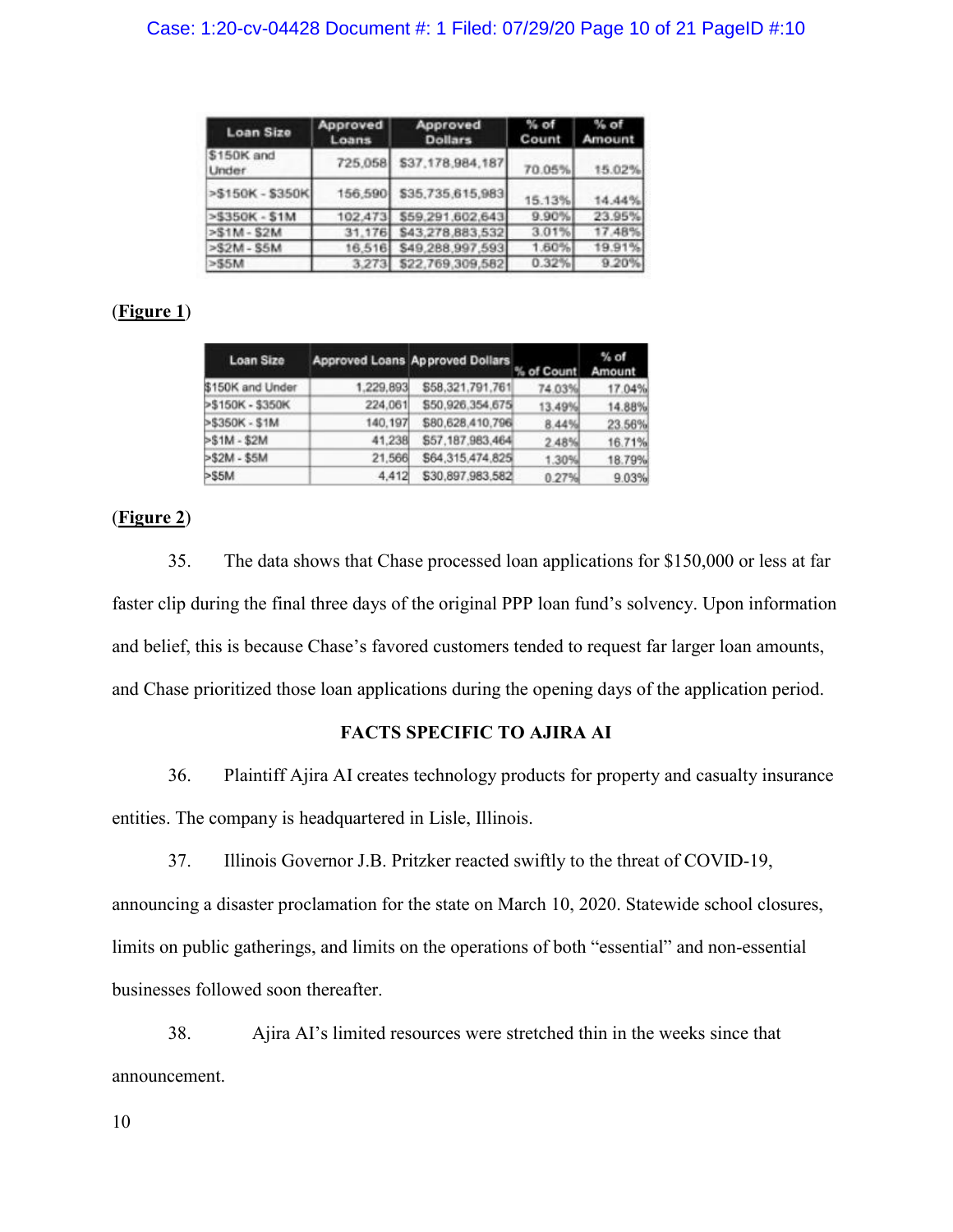#### Case: 1:20-cv-04428 Document #: 1 Filed: 07/29/20 Page 11 of 21 PageID #:11

39. The possibility of obtaining a PPP loan gave Ajira AI a ray of hope. And fortunately, Ajira AI already held a small-business account with a major SBA-approved lender at the time the program was enacted: Defendant Chase. Because Ajira AI was indisputably a putatively qualified PPP loan recipient under the SBA's regulations, given its size and plans to use the loan to primarily cover payroll costs and rent, so long as its application was submitted in a timely manner nothing should have stood in its way from obtaining the largest possible loan it needed.

40. After the PPP loan application window opened, Ajira AI's application for a loan of less than \$30,000 was submitted on April 7, 2020. An application number was assigned to the application that day. Ajira AI did not apply for a loan through any other bank.

41. Ajira AI was sent an email on April 17, 2020 saying that PPP loan funds had been exhausted. Later, when it appeared that Congress intended to replenish the fund (which it eventually did), Chase sent an email on April 21, 2020 asking Ajira AI for clarification on its payroll documentation. This documentation was provided in great detail the same day, much of it coming from Ajira AI's third-party payroll processor Paychex.

42. Unfortunately, Ajira AI's PPP loan application was rejected on April 23, 2020 due to Chase's purported (and incorrect) inability to verify Ajira AI's payroll documentation.

43. Ajira AI had no idea that the reason they were stonewalled by Chase Bank, and prevented from receiving a PPP loan, was that Chase Bank had made the decision, internally, to prioritize the submission of PPP applications for its bigger and longstanding business clients over small businesses like, Ajira AI.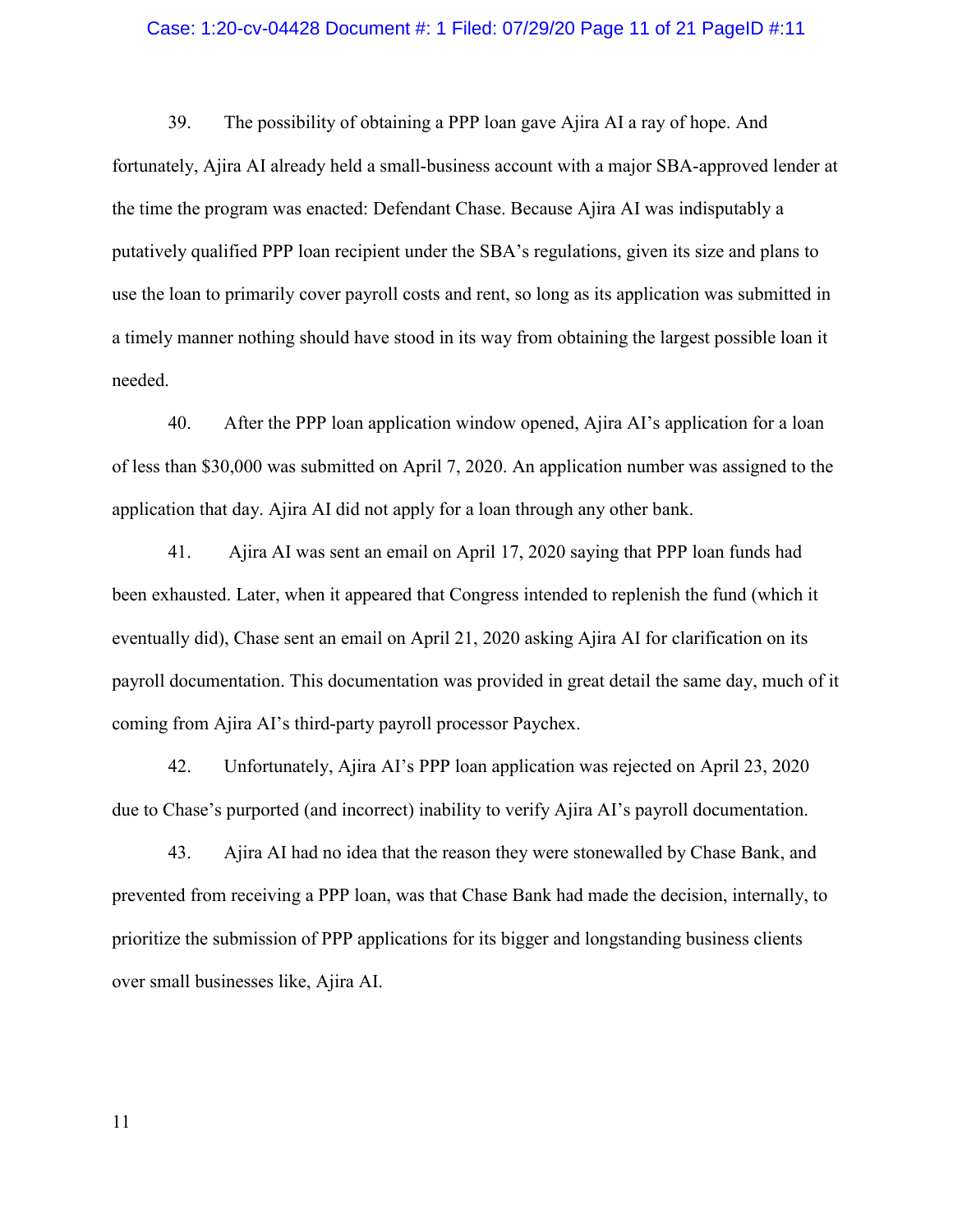## Case: 1:20-cv-04428 Document #: 1 Filed: 07/29/20 Page 12 of 21 PageID #:12

44. Had Ajira AI been allowed to apply on a truly first-come, first-served basis with Chase, it would have received enough funds to keep paying its employees. Instead, the company was forced to lay off an employee due to not receiving a PPP loan.

45. Instead, as a result of Defendants' actions, Ajira AI is now at a risk of having to

lay off its employees and close its business—the very result Congress sought to avoid in creating

a first-come, first-served loan program to be deployed by SBA banking partners with all

deliberate speed. At minimum, Ajira AI lost out on tens of thousands of dollars in PPP loan

funds it would have otherwise received, but for Defendants' misconduct.

## **CLASS ACTION ALLEGATIONS**

### **Plaintiff Class Action Allegations**

46. **Class Definition**: Plaintiff Ajira AI brings this action for itself and on behalf of a

class of similarly situated individuals, defined as follows:

All Chase Business Banking account holders that met the criteria for receiving a loan under the PPP, applied for, or attempted to apply for, a PPP loan through Chase, and whose application was not processed on a first-come, first-served basis.

Further, Ajira AI brings this action for itself and on behalf of the following sub-class:

**Illinois Subclass**: All Chase Business Banking account holders in Illinois that met the criteria for receiving a loan under the PPP, applied for, or attempted to apply for, a PPP loan through Chase, and whose application was not processed on a first-come, first-served basis.

The following people are excluded from the Class and Subclass (collectively "the Class"

unless otherwise indicated): (1) any Judge or Magistrate presiding over this action and

members of their families; (2) Chase, Chase's subsidiaries, parents, successors, predecessors,

and any entity in which the Chase or its parents have a controlling interest and its

current or former employees, officers, and directors; (3) persons who properly execute and file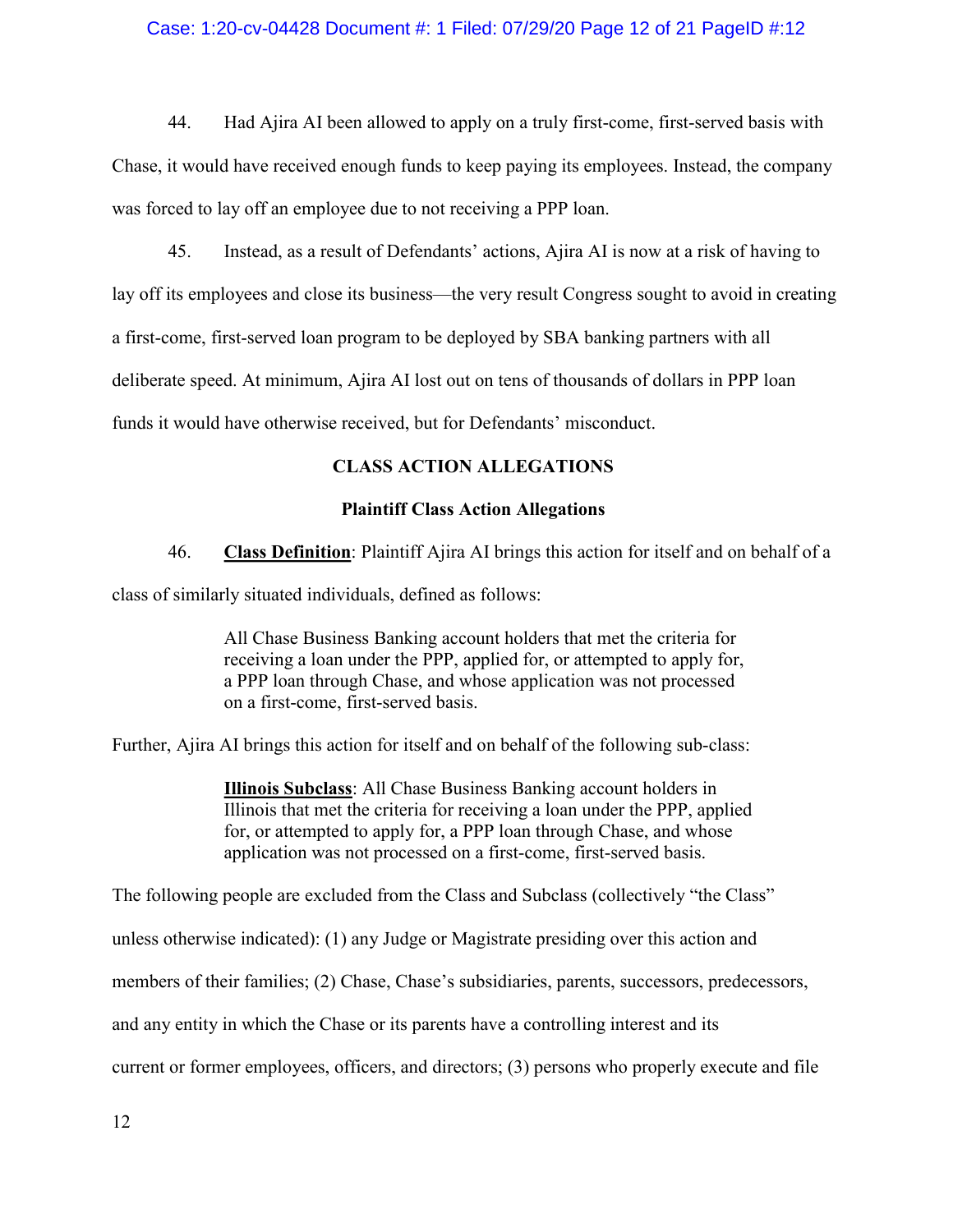#### Case: 1:20-cv-04428 Document #: 1 Filed: 07/29/20 Page 13 of 21 PageID #:13

a timely request for exclusion from the Class; (4) persons whose claims in this matter have been finally adjudicated on the merits or otherwise released; (5) Plaintiff's counsel and Chase's counsel; and (6) the legal representatives, successors, and assigns of any such excluded persons.

47. **Numerosity**: The exact number of members of the Class is not available to Plaintiff at this time, but it is clear that individual joinder is impracticable. Upon information and belief, hundreds of individuals fall into the definition of the Class.

48. **Commonality and Predominance**: There are many questions of law and fact common to Plaintiff and the Class, and those questions predominate over any questions that may affect individual members. Common questions for the Class include, but are not limited to, the following:

- (a) Whether Chase was required to process applications for PPP loans on a first-come, first-served basis;
- (b) Whether Chase processed applications for PPP loans on a firstcome, first-served basis;
- (c) Whether Chase's web portal for submitting PPP loans was set up to intentionally discourage applicants;
- (d) Whether Chase had a policy and/or practice of prioritizing existing and large business customers to the detriment of other PPP loan applicants;
- (e) Whether Chase's conduct as alleged herein constitutes negligence;
- (f) Whether Chase's conduct as alleged herein constitutes fraudulent concealment; and
- (g) Whether Plaintiff and the Class are entitled to equitable relief, including actual and compensatory damages, and other injunctive relief.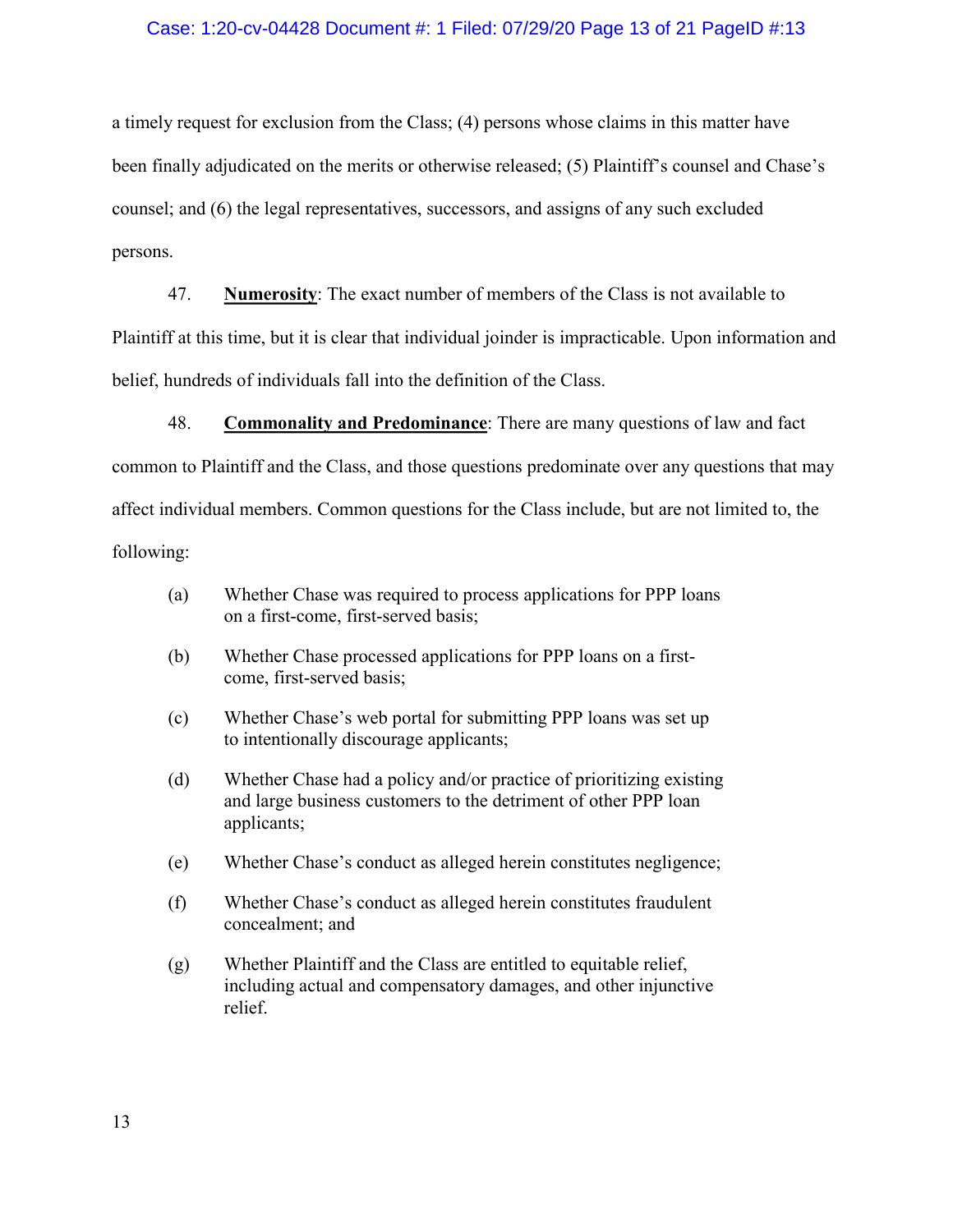49. **Typicality**: Plaintiff's claims are typical of those of members of the Class, as Plaintiff and other members sustained injuries arising out of the same wrongful conduct of Chase.

50. **Adequate Representation**: Plaintiff will fairly and adequately represent the interests of the Class and has retained counsel competent and experienced in complex litigation and class actions. Plaintiff has no interests antagonistic to those of the Class, and Chase has no defenses unique to Plaintiff.

51. **Superiority**: Class proceedings are superior to all other available methods for the fair and efficient adjudication of this controversy, as joinder of all members of the Class is impracticable. Individual litigation would not be preferable to a class action because individual litigation would increase the delay and expense to all parties due to the complex legal and factual controversies presented in this Complaint. By contrast, a class action presents far fewer management difficulties and provides the benefits of single adjudication, economy of scale, and comprehensive supervision by a single court. Economies of time, effort, and expense will be fostered and uniformity of decisions will be ensured.

## **FIRST CAUSE OF ACTION NEGLIGENCE (Individually and on Behalf of the Illinois Subclass as Against Defendant Chase)**

52. Plaintiff incorporates by reference the foregoing allegations.

53. Chase is the nation's largest banking entity and a major SBA-affiliated lender. As such, it owes a professional duty of care to those who use it to apply for SBA loans to process them in a manner consistent with the letter and spirit of the rules and regulations of the SBA loan programs. This is true both as to customers of its bank, such as Plaintiff, as well as noncustomers seeking to become new customers.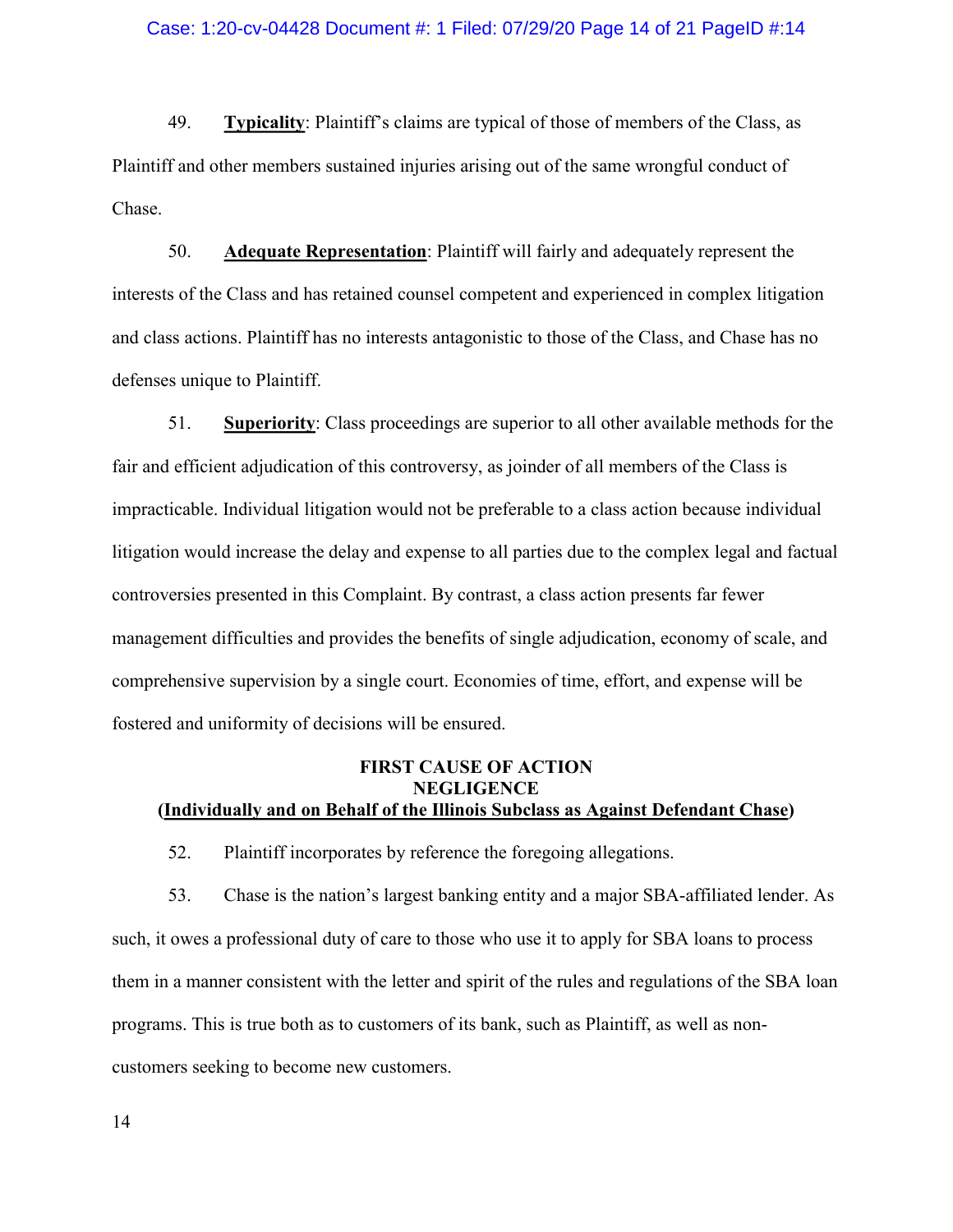#### Case: 1:20-cv-04428 Document #: 1 Filed: 07/29/20 Page 15 of 21 PageID #:15

54. Chase was charged by the government with processing PPP loan applications on a first-come, first-served basis, pursuant to a CARES Act regulations explicitly and implicitly requiring this.

55. Instead, Chase decided to process applications in a manner that would inherently result in their not being processed in the order they were received—or as close to it as was reasonably feasible—but would instead privilege, and create a "fast lane," for its favored commercial clients.

56. Such conduct breached the duty of care owed to PPP loan applicants, including Plaintiff, to handle their loan application processing consistent with SBA regulations.

57. As a direct and proximate result of Chase's professional negligence, Plaintiff and the Class have incurred damages in the form of a lost or reduced value PPP loans, as well as the lost time value of money Plaintiff and other members of the Class will likely incur future damages caused by Chase's negligence.

58. As such, Chase is the direct and proximate cause of Plaintiff and the putative Class' injuries, and is liable to them for the full measure of damages allowed under applicable law, as well as interest, reasonable attorneys' fees, expenses, and costs.

## **SECOND CAUSE OF ACTION FRAUDULENT CONCEALMENT (Individually and On Behalf of the Class as Against Defendant Chase)**

59. Plaintiff incorporates by reference the foregoing allegations.

60. Defendant Chase understood prior to the formal launch of the PPP that it would receive many thousands of applications as businesses rushed to the nation's largest bank to obtain a loan. It also understood that the pot of money allocated by Congress to fund the PPP loans would be inadequate to satisfy demand. As such, it undertook to push its favored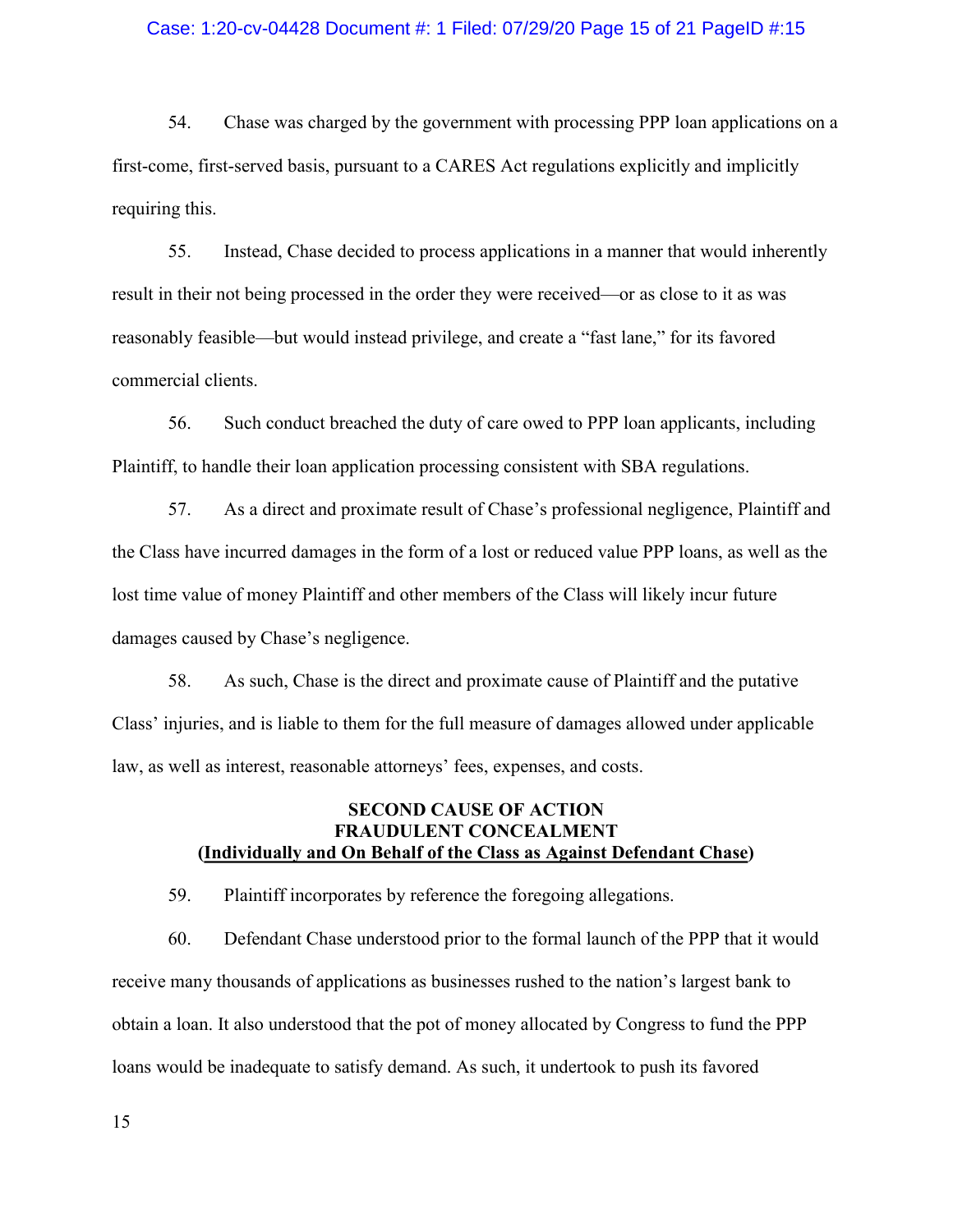#### Case: 1:20-cv-04428 Document #: 1 Filed: 07/29/20 Page 16 of 21 PageID #:16

commercial clients into a fast lane for loan processing, delaying the processing of others' loans and at times discouraging applicants (even its own customers, such as Plaintiff) from applying.

61. Chase did not reveal this to the public. Instead, it promoted itself as an SBAaffiliated lender willing and able to process PPP loan applications.

62. By participating in an SBA loan program while concealing that it would not adhere to one of the program's most critical features—that loans would be processed in the order applications were received—it injured Plaintiff and the Class, who lost out on loans (or were forced to accept smaller loans to the extent they could be obtained) they would have otherwise received.

63. Thus, Chase's concealed materials facts about how it would conduct its processing of PPP loan applications where it otherwise had a duty to speak, as a major lender, SBA-affiliated lender, and—in Plaintiff and much of the Class' case—an existing business partner. Had Chase been open and honest about its plans, Plaintiff and the Class could have applied elsewhere for a loan, and sought to work with an institution willing to follow the SBA's dictates for administration of the PPP.

64. Chase's conduct, and its concealment of these material facts where there was a duty to speak, proximately caused Plaintiff's and the Class' injuries.

65. As a result, Defendant is liable to Plaintiff and the Class for the full measure of damages allowed under applicable law.

## **THIRD CAUSE OF ACTION TORTIOUS INTERFERENCE WITH PROSPECTIVE ECONOMIC ADVANTAGE (Individually and On Behalf of the Class Against Defendant Chase)**

66. Plaintiff incorporates the foregoing allegations as if fully set forth herein.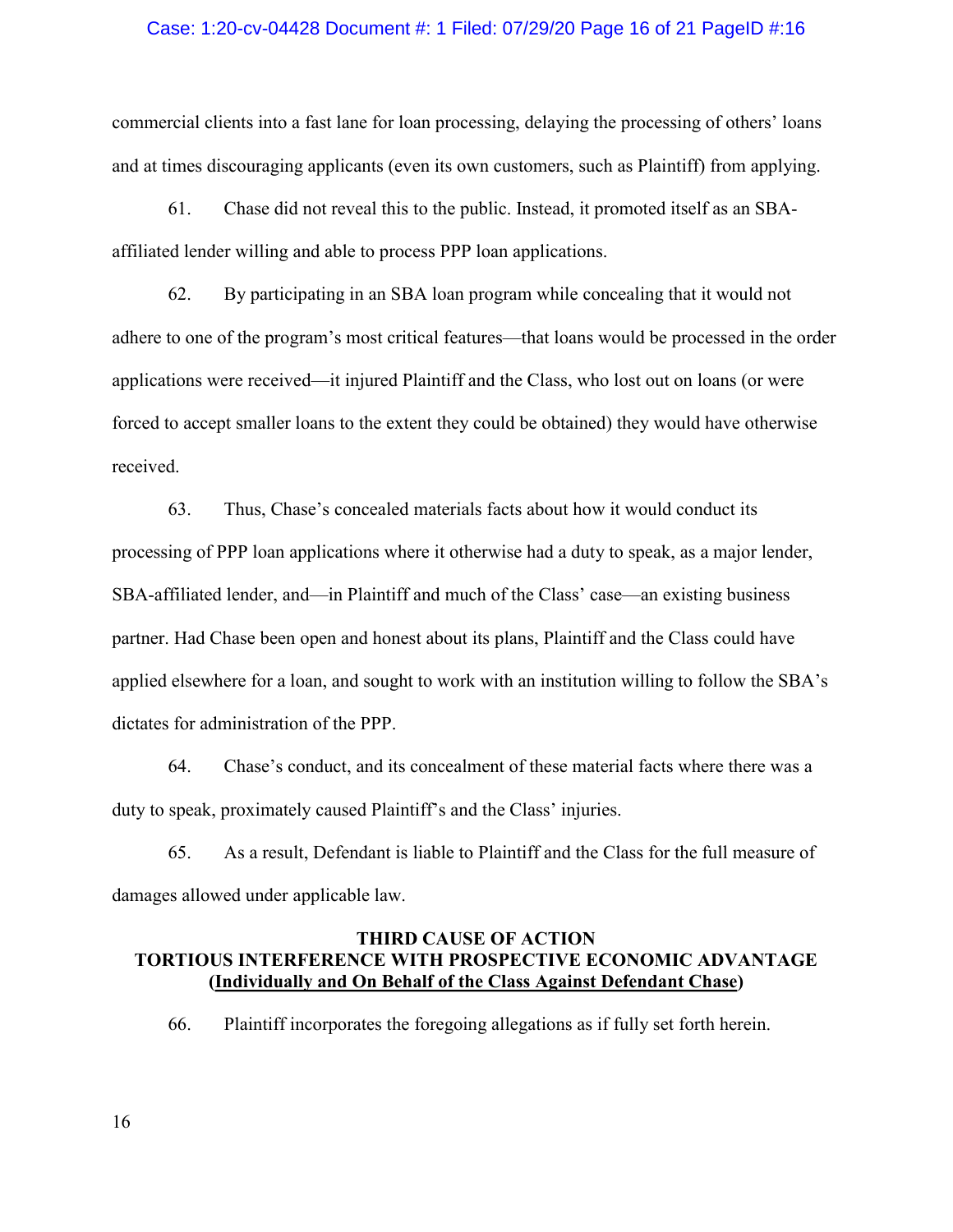#### Case: 1:20-cv-04428 Document #: 1 Filed: 07/29/20 Page 17 of 21 PageID #:17

67. The tort of tortious interference with prospective economic advantage has the following elements: (1) the plaintiff's reasonable expectation of entering into a valid business agreement; (2) the defendant's knowledge of the plaintiff's business expectancy; (3) the defendant's purposeful interference with the plaintiff's business expectancy; and (4) damages resulting from the defendant's interference. *See Dowd & Dowd, Ltd. v. Gleason*, 181 Ill. 2d 460, 484, 693 N.E.2d 358, 370 (1998). A valid contract is not required to state a claim for tortious interference with prospective economic advantage. *See Chicago's Pizza, Inc. v. Chicago's Pizza Franchise Ltd. USA*, 384 Ill. App. 3d 849, 862, 893 N.E.2d 981, 993 (2008).

68. Here, Plaintiff and the putative Class reasonably expected to enter into a valid business agreement to receive a loan from SBA—one that was critical to their survival during the COVID-19 pandemic.

69. Defendant Chase was aware of the expectancy, to the extent it received a PPP loan application from Plaintiff and the putative Class or otherwise had direct and specific knowledge that they intended to apply for a PPP loan.

70. Defendant Chase intentionally interfered in Plaintiff's and the putative Class' prospective business by allowing other PPP loan applicants to cut in front of them in the application line, and indeed, by systematically prioritizing larger and more prestigious commercial clients over Plaintiff and the putative class.

71. As a proximate result of Chase's misconduct, Plaintiff and the putative class were not able to obtain PPP loans they otherwise were qualified to receive, or were only able to obtain much smaller loans elsewhere.

72. As a result, Defendant Chase is liable to Plaintiff and the putative class for the full array of damages allowed under applicable law.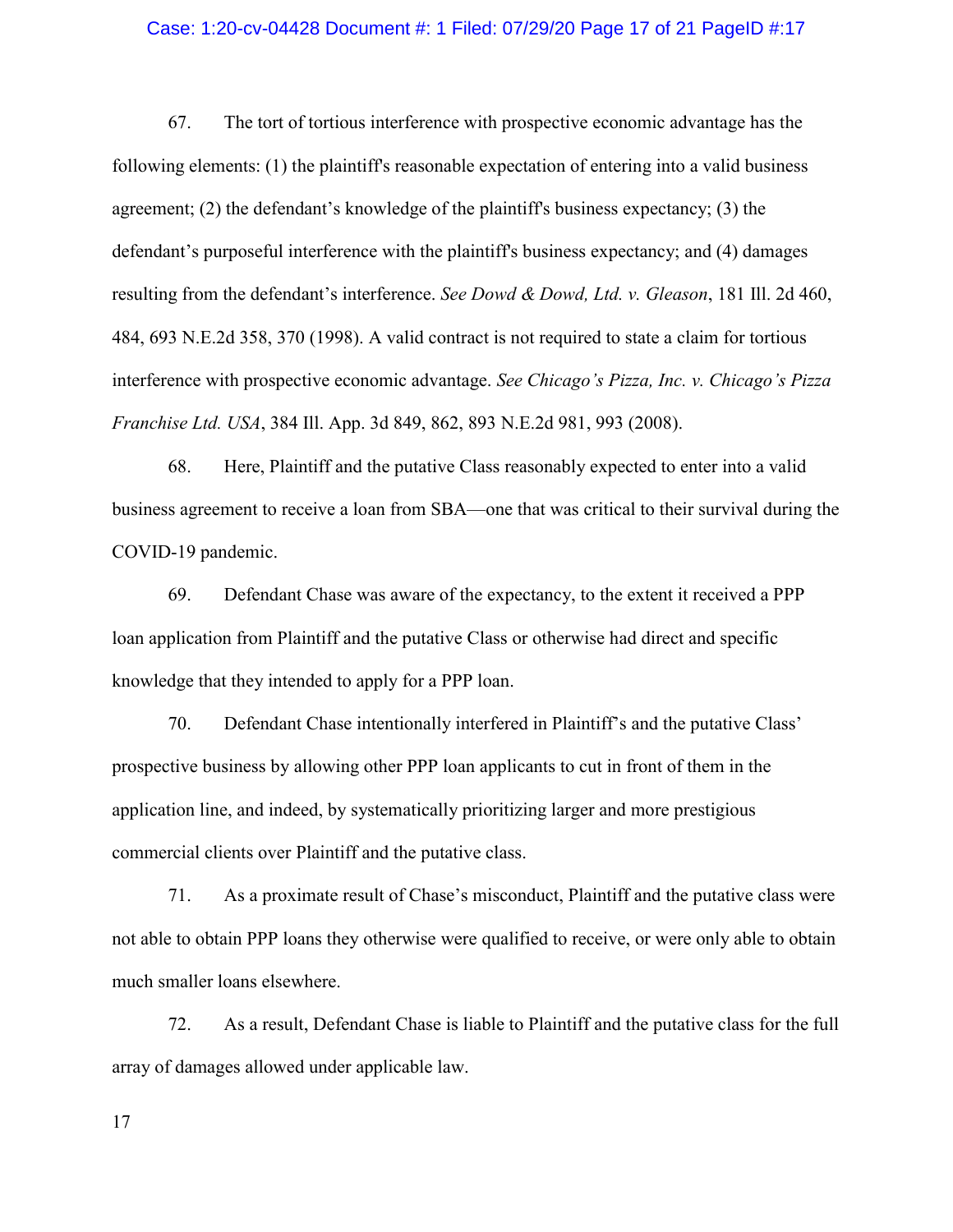## **FOURTH CAUSE OF ACTION UNFAIR AND DECEPTIVE BUSINESS PRACTICES, 815 ILCS 505/1,** *et seq.* **(Individually and On Behalf of the Illinois Subclass as Against Defendant Chase)**

73. Plaintiff incorporates the foregoing allegations as if fully set forth herein.

74. The Illinois Consumer Fraud and Deceptive Business Practices Act provides, in relevant part, that in Illinois it is illegal to engage in "[u]nfair methods of competition and unfair or deceptive acts or practices, including but not limited to the use or employment of any deception fraud, false pretense, false promise, misrepresentation or the concealment, suppression or omission of any material fact, with intent that others rely upon the concealment, suppression or omission of such material fact[.]" 815 ILCS 505/2. "Any person who suffers actual damage as a result of a violation of this Act committed by any other person may bring an action against such person." 815 ILCS 505/10a(a).

75. Here, Chase operates throughout the State of Illinois, including in its capacity as an SBA-affiliated lending institution. In executing its role as an SBA lender involved in the PPP, Chase concealed, suppressed, and omitted mention of the fact that it was not processing PPP loan applications in the order in which they were received, and instead, was creating a "fast track" for its favored, privileged commercial clients. This was despite the fact that the program was designed to serve applicants on a first-come, first-served basis.

76. Chase intended that businesses, like and including Plaintiff's and the putative Illinois Subclass', rely on this concealed material fact, for two reasons. First, Chase wanted to inhibit Plaintiff and the putative Illinois Subclass in obtaining PPP loans before their favored clients did. Second, Chase still wanted Plaintiff's and the putative Illinois Subclass' business (albeit not as much as its favored, privileged clients' business). Thus, Chase's concealment was a win-win for the company: it could curry the favor of its privileged, favored commercial clients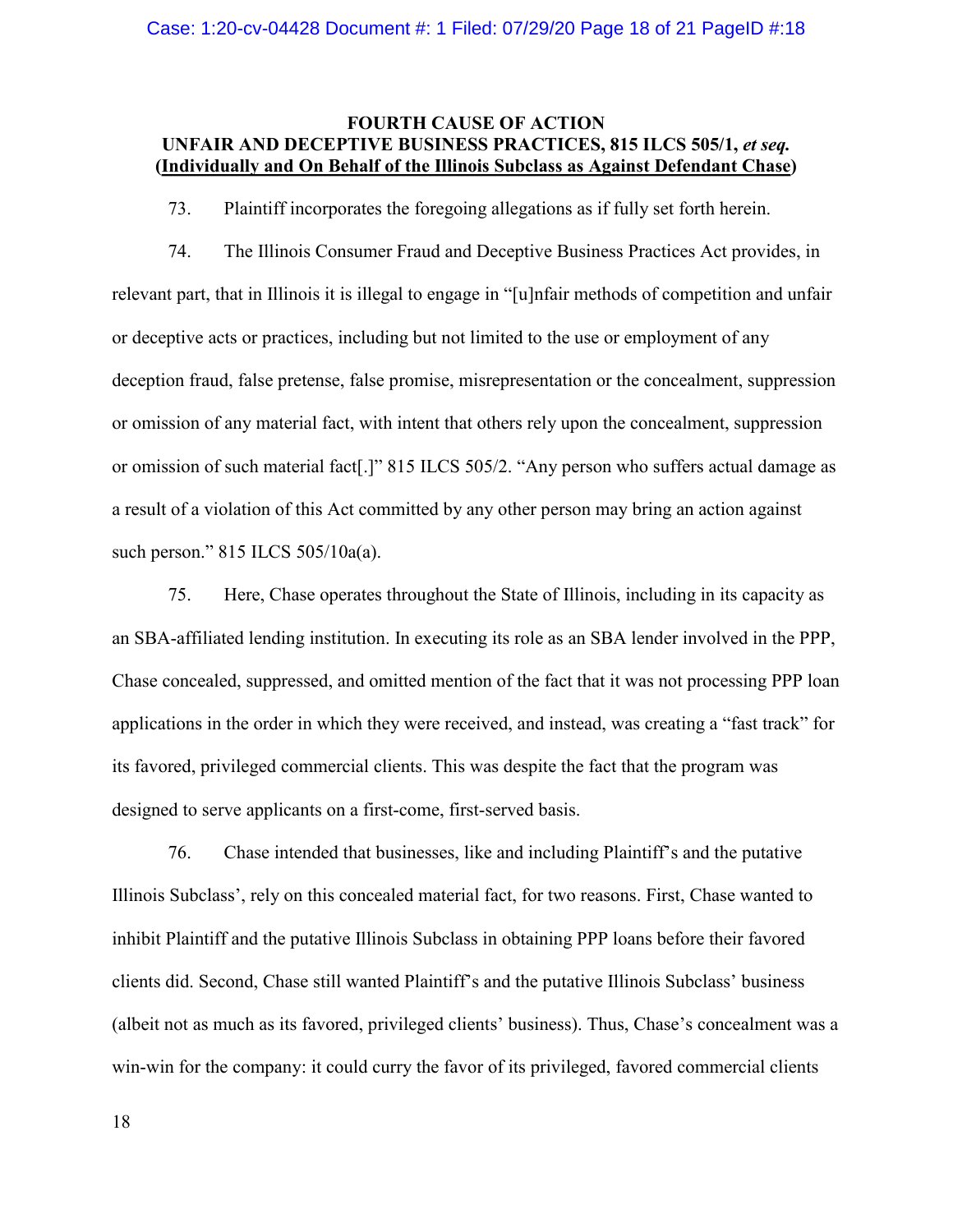#### Case: 1:20-cv-04428 Document #: 1 Filed: 07/29/20 Page 19 of 21 PageID #:19

by processing their PPP applications quickly and diligently, and then, to the extent the PPP fund had not yet run out, process everyone else's applications afterwards.

77. Because of Chase's unfair conduct, and misleading and deceptive omissions and concealment, Plaintiff and the Illinois Subclass applied, or attempted to apply, for PPP loans through Chase under the impression that they would be processed on a first-come, first-served basis consistent with federal law. Had Chase been honest about its intentions, Plaintiff and the Illinois Subclass could and would have sought to apply for PPP loans elsewhere in the first instance and been able to submit a successful application before the PPP loan fund ran dry.

78. As a result, Chase violated the Illinois Consumer Fraud and Deceptive Business Practices Act, and are liable to Plaintiff for damages caused by their deceptive conduct.

## **FIFTH CAUSE OF ACTION UNJUST ENRICHMENT (Individually and On Behalf of the Class as Against Defendant Chase)**

79. Plaintiff incorporates the foregoing allegations as if fully set forth herein.

80. To state a claim for unjust enrichment, "a plaintiff must allege that the defendant has unjustly retained a benefit to the plaintiff's detriment, and that defendant's retention of the benefit violates the fundamental principles of justice, equity, and good conscience." *Gagnon v. Schickel*, 2012 IL App (1st) 120645, ¶ 25, 983 N.E.2d 1044, 1052 (quoting *HPI Health Care Servs., Inc. v. Mt. Vernon Hosp., Inc.*, 131 Ill. 2d 145, 160, 545 N.E.2d 672, 679 (1989)).

81. Here, Chase has obtained and retained massive benefits to Plaintiff and the putative Subclass' detriment, in the form of origination fees obtained from clients allowed to cut in line to apply for PPP loans. It only obtained those fees by improperly and illegally prioritizing its favored, privileged commercial clients' applications over Plaintiff's and the putative Subclass'.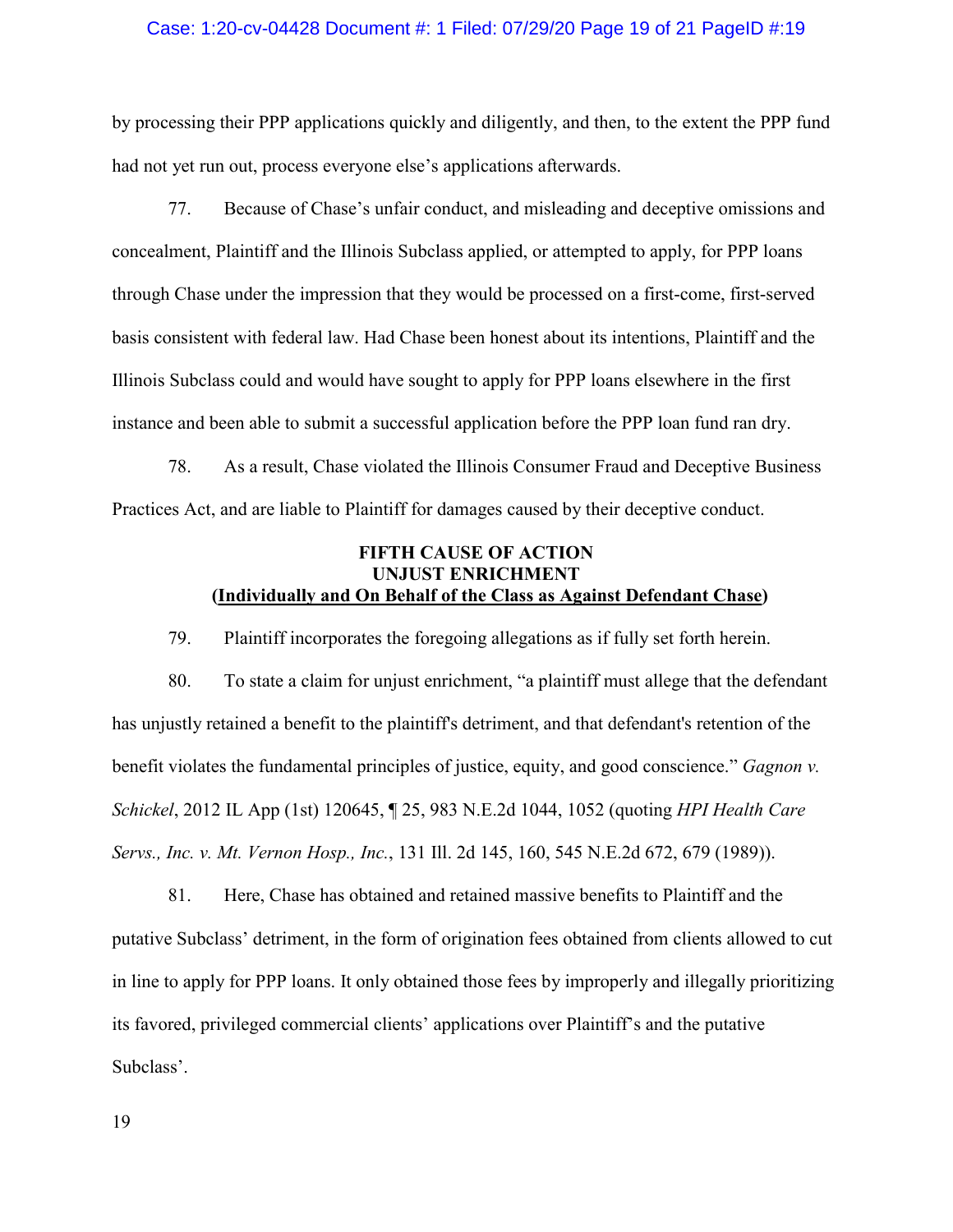#### Case: 1:20-cv-04428 Document #: 1 Filed: 07/29/20 Page 20 of 21 PageID #:20

82. Principles of justice equity, and good conscience demand that Chase not be allowed to retain these funds. Chase fell short in its duties as a lender, and an SBA-affiliated lender, during a crisis. What's more, Chase endeavored to use a crisis atmosphere and limited PPP funding to its advantage, shuffling its PPP loan applicants in a way most favorable to its goals of (a) ensuring the happiness of its favored clients, and (b) maximizing profits.

83. The end result of Chase's conduct was that Plaintiff and the putative Subclass were unable to obtain the loans they desperately needed to keep their businesses afloat during the COVID-19 pandemic.

84. As such, Chase must disgorge any and all origination fees it obtained from processing its favored clients' loans outside of Chase's normal PPP loan application process(es).

#### **PRAYER FOR RELIEF**

WHEREFORE, Plaintiff Ajira AI LLC, individually and on behalf of the Class and Subclass, respectfully requests that the Court enter an Order providing for the following relief:

A. Certify this case as a class action on behalf of the Class defined above, appoint Plaintiff as representative of the Class, and appoint its counsel as Class Counsel;

B. Declare that Defendant Chase's actions, as set out above, constitute negligence, fraudulent concealment, tortious interference with prospective economic advantage, violations of the Illinois Consumer Fraud and Deceptive Business Practices Act, and unjust enrichment;

C. Award all economic, monetary, actual, consequential, compensatory, and punitive damages available at law and caused by Defendant Chase's conduct, including without limitation actual damages for past, present, and future expenses arising from Defendant Chase's misconduct, lost time and interest, and all other damages suffered, including any future damages likely to be incurred by Plaintiff and the Class;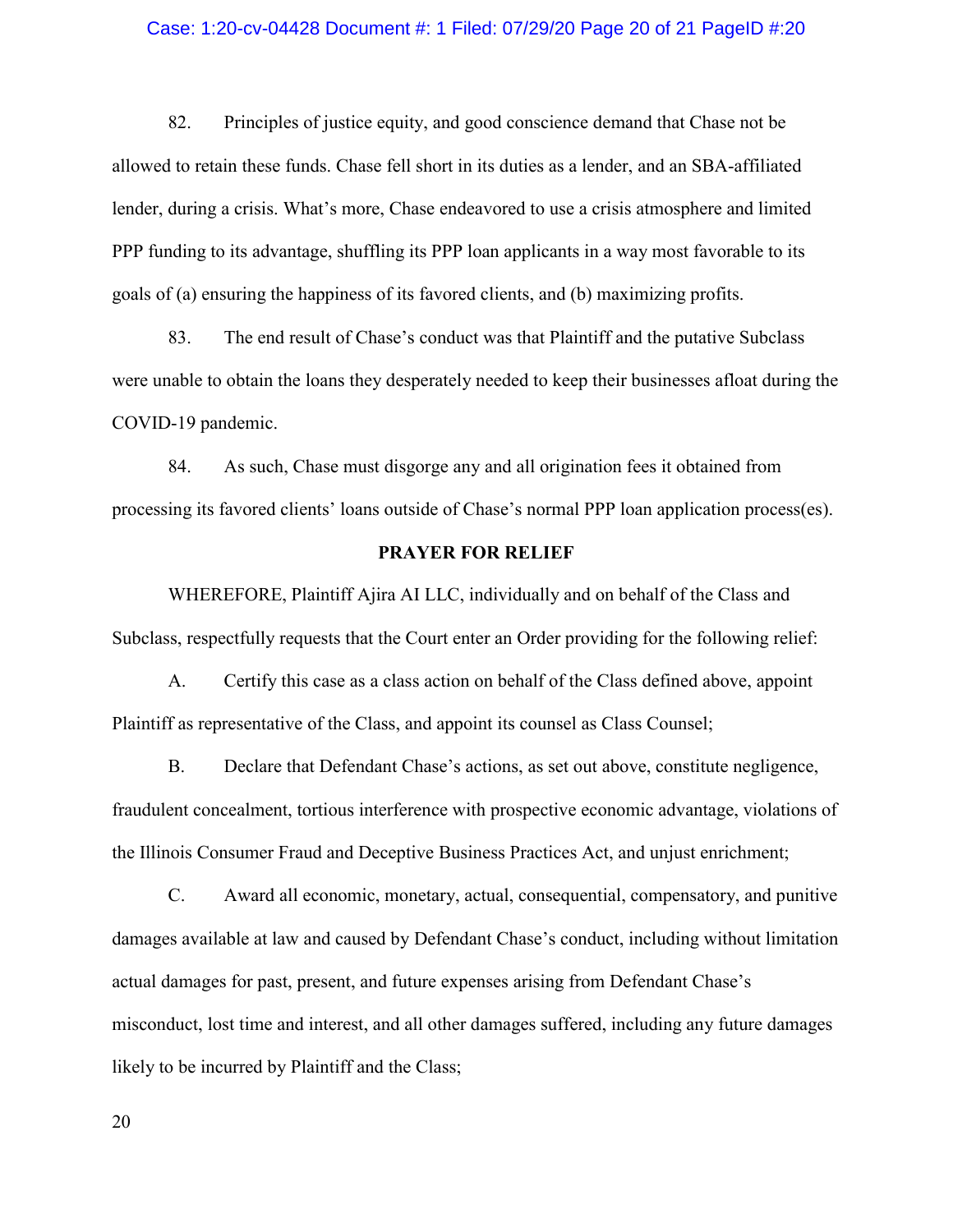D. Award Plaintiff and the Class reasonable litigation expenses and attorneys' fees;

E. Award Plaintiff and the Class pre- and post-judgment interest, to the extent

allowable;

F. Enter injunctive and/or declaratory relief as is necessary to protect the interests of

Plaintiff and the Class; and

G. Award such other and further relief as equity and justice may require.

## **JURY DEMAND**

Plaintiff demands a trial by jury for all issues so triable.

Respectfully submitted,

**AJIRA AI LLC**, individually and on behalf of all others similarly situated,

Dated: July 29, 2020 By: /s/ Kasif Khowaja *One of Plaintiff's Attorneys*

> Kasif Khowaja (#6315469) THE KHOWAJA LAW FIRM, LLC 8 South Michigan Ave. Suite 2600 Chicago, Illinois 60603 Tel: 312-201-0575 kasif@khowajalaw.com

Matthew R. McCarley (*Pro Hac Vice Pending*) Texas Bar No. 24041426 FEARS NACHAWATI, PLLC 5473 Blair Road Dallas, Texas 75231 Tel: 214.890.0711 Fax: 214.890.0712 mmccarley@fnlawfirm.com

*Counsel for Plaintiff and the Putative Class*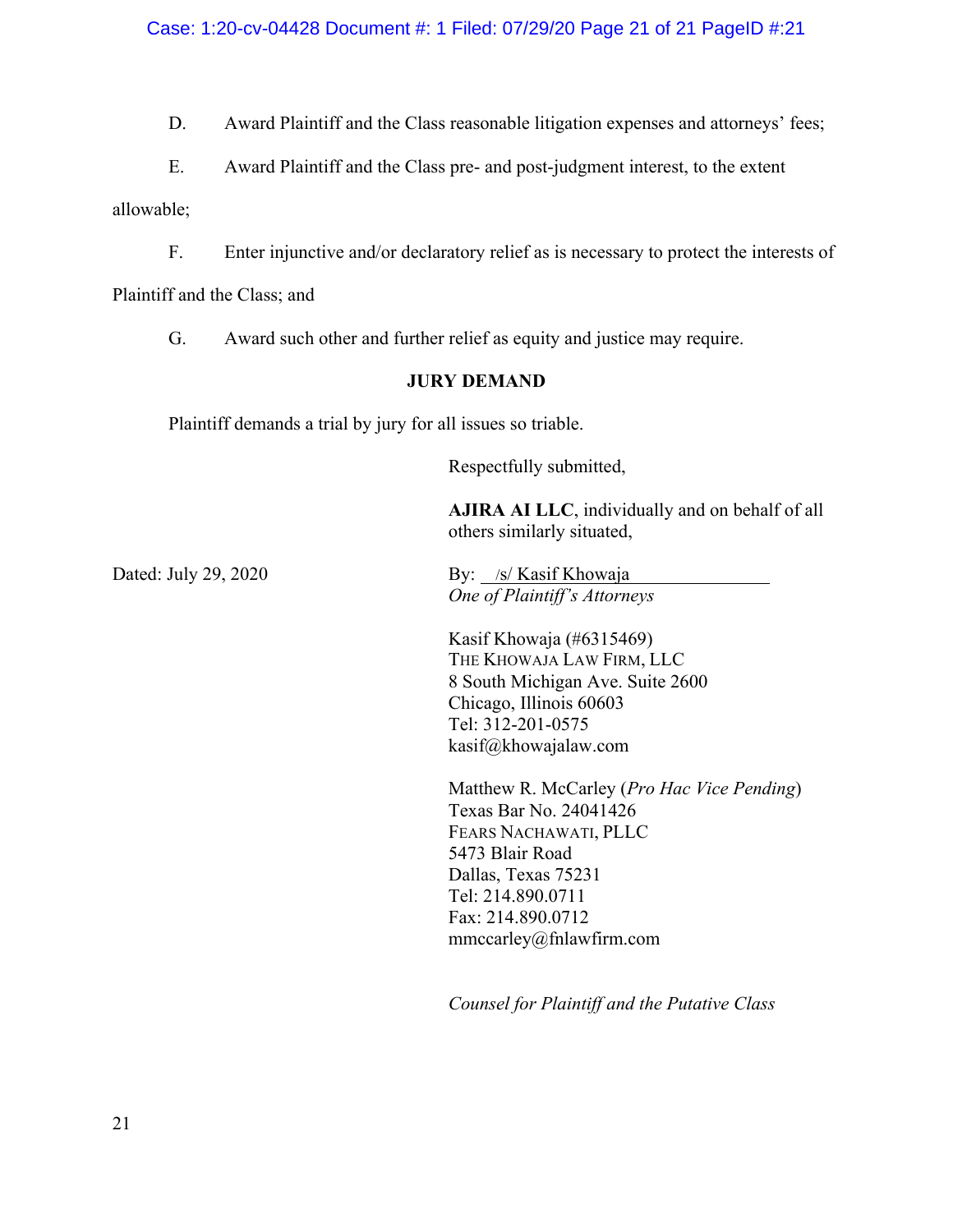# ILND 44 (Rev. 04/13/16) **CIVIL COVER SHEET** Case: 1:20-cv-04428 Document #: 1-1 Filed: 07/29/20 Page 1 of 3 PageID #:22

The JS 44 civil cover sheet and the information contained herein neither replace nor supplement the filing and service of pleadings or other papers as required by law, except as provided by local rules of court. This form, approved by the Judicial Conference of the United States in September 1974, is required for the use of the Clerk of Court for the purpose of initiating the civil docket sheet. *(SEE INSTRUCTIONS ON NEXT PAGE OF THIS FORM.)*

| I. (a) PLAINTIFFS<br>AJIRA AI LLC, an Illinois limited liability company, individually and on behalf of al<br>similarly situated,<br>1 others                                                                                                                                                                                                                                                                                                                                                                                                                                                                                                                      |                                                                                                                                                                                                                                                                                                                                                                                                                                                                                                                                                                                                                                                                                                                                                                                                                                                                                                                                                                                                                                                                                                                                                                                                                                                                                                                                    | <b>DEFENDANTS</b><br>JP MORGAN CHASE BANK, N.A., an Ohio Corporation |                                                                                                                                                                                                                                                                                                                                                                                                                                                                                                                      |                                                                                                                                                                                                                                                                                                                                                                                                                                              |                                                                                                                                                                                                                                                                                                                                                                                                                                                                                                                                                                                                                                                                                               |
|--------------------------------------------------------------------------------------------------------------------------------------------------------------------------------------------------------------------------------------------------------------------------------------------------------------------------------------------------------------------------------------------------------------------------------------------------------------------------------------------------------------------------------------------------------------------------------------------------------------------------------------------------------------------|------------------------------------------------------------------------------------------------------------------------------------------------------------------------------------------------------------------------------------------------------------------------------------------------------------------------------------------------------------------------------------------------------------------------------------------------------------------------------------------------------------------------------------------------------------------------------------------------------------------------------------------------------------------------------------------------------------------------------------------------------------------------------------------------------------------------------------------------------------------------------------------------------------------------------------------------------------------------------------------------------------------------------------------------------------------------------------------------------------------------------------------------------------------------------------------------------------------------------------------------------------------------------------------------------------------------------------|----------------------------------------------------------------------|----------------------------------------------------------------------------------------------------------------------------------------------------------------------------------------------------------------------------------------------------------------------------------------------------------------------------------------------------------------------------------------------------------------------------------------------------------------------------------------------------------------------|----------------------------------------------------------------------------------------------------------------------------------------------------------------------------------------------------------------------------------------------------------------------------------------------------------------------------------------------------------------------------------------------------------------------------------------------|-----------------------------------------------------------------------------------------------------------------------------------------------------------------------------------------------------------------------------------------------------------------------------------------------------------------------------------------------------------------------------------------------------------------------------------------------------------------------------------------------------------------------------------------------------------------------------------------------------------------------------------------------------------------------------------------------|
| DuPage<br>County of Residence of First Listed Plaintiff<br>(b)<br>(EXCEPT IN U.S. PLAINTIFF CASES)                                                                                                                                                                                                                                                                                                                                                                                                                                                                                                                                                                 |                                                                                                                                                                                                                                                                                                                                                                                                                                                                                                                                                                                                                                                                                                                                                                                                                                                                                                                                                                                                                                                                                                                                                                                                                                                                                                                                    |                                                                      | NOTE:                                                                                                                                                                                                                                                                                                                                                                                                                                                                                                                | County of Residence of First Listed Defendant<br>(IN U.S. PLAINTIFF CASES ONLY)<br>THE TRACT OF LAND INVOLVED.                                                                                                                                                                                                                                                                                                                               | Delaware Coutny,<br>IN LAND CONDEMNATION CASES, USE THE LOCATION OF                                                                                                                                                                                                                                                                                                                                                                                                                                                                                                                                                                                                                           |
| (c)<br>See Attachment.                                                                                                                                                                                                                                                                                                                                                                                                                                                                                                                                                                                                                                             | Attorneys (Firm Name, Address, and Telephone Number)                                                                                                                                                                                                                                                                                                                                                                                                                                                                                                                                                                                                                                                                                                                                                                                                                                                                                                                                                                                                                                                                                                                                                                                                                                                                               |                                                                      | Attorneys (If Known)                                                                                                                                                                                                                                                                                                                                                                                                                                                                                                 |                                                                                                                                                                                                                                                                                                                                                                                                                                              |                                                                                                                                                                                                                                                                                                                                                                                                                                                                                                                                                                                                                                                                                               |
|                                                                                                                                                                                                                                                                                                                                                                                                                                                                                                                                                                                                                                                                    | <b>II. BASIS OF JURISDICTION</b> (Place an "X" in One Box Only)                                                                                                                                                                                                                                                                                                                                                                                                                                                                                                                                                                                                                                                                                                                                                                                                                                                                                                                                                                                                                                                                                                                                                                                                                                                                    |                                                                      |                                                                                                                                                                                                                                                                                                                                                                                                                                                                                                                      | III. CITIZENSHIP OF PRINCIPAL PARTIES (Place an "X" in One Box for Plaintiff                                                                                                                                                                                                                                                                                                                                                                 |                                                                                                                                                                                                                                                                                                                                                                                                                                                                                                                                                                                                                                                                                               |
| $\Box$ 1 U.S. Government<br>Plaintiff                                                                                                                                                                                                                                                                                                                                                                                                                                                                                                                                                                                                                              | 3 Federal Question<br>(U.S. Government Not a Party)                                                                                                                                                                                                                                                                                                                                                                                                                                                                                                                                                                                                                                                                                                                                                                                                                                                                                                                                                                                                                                                                                                                                                                                                                                                                                |                                                                      | (For Diversity Cases Only)<br><b>PTF</b><br>Citizen of This State                                                                                                                                                                                                                                                                                                                                                                                                                                                    | <b>DEF</b><br>$\Box$ 1<br>$\Box$ 1<br>Incorporated or Principal Place<br>of Business In This State                                                                                                                                                                                                                                                                                                                                           | and One Box for Defendant)<br><b>PTF</b><br>DEF<br>$\blacksquare$ 4<br>$\Box$ 4                                                                                                                                                                                                                                                                                                                                                                                                                                                                                                                                                                                                               |
| $\Box$ 2 U.S. Government<br>Defendant                                                                                                                                                                                                                                                                                                                                                                                                                                                                                                                                                                                                                              | $\Box$<br>Diversity<br>(Indicate Citizenship of Parties in Item III)                                                                                                                                                                                                                                                                                                                                                                                                                                                                                                                                                                                                                                                                                                                                                                                                                                                                                                                                                                                                                                                                                                                                                                                                                                                               |                                                                      | Citizen of Another State                                                                                                                                                                                                                                                                                                                                                                                                                                                                                             | $\Box$ 2<br>$\Box$ 2 Incorporated <i>and</i> Principal Place<br>of Business In Another State                                                                                                                                                                                                                                                                                                                                                 | $\blacksquare$ 5<br>$\Box$ 5                                                                                                                                                                                                                                                                                                                                                                                                                                                                                                                                                                                                                                                                  |
|                                                                                                                                                                                                                                                                                                                                                                                                                                                                                                                                                                                                                                                                    |                                                                                                                                                                                                                                                                                                                                                                                                                                                                                                                                                                                                                                                                                                                                                                                                                                                                                                                                                                                                                                                                                                                                                                                                                                                                                                                                    |                                                                      | Citizen or Subject of a<br>Foreign Country                                                                                                                                                                                                                                                                                                                                                                                                                                                                           | $\Box$ 3<br>Foreign Nation<br>$\Box$ 3                                                                                                                                                                                                                                                                                                                                                                                                       | $\Box$ 6<br>$\Box$ 6                                                                                                                                                                                                                                                                                                                                                                                                                                                                                                                                                                                                                                                                          |
| <b>IV. NATURE OF SUIT</b> (Place an "X" in One Box Only)                                                                                                                                                                                                                                                                                                                                                                                                                                                                                                                                                                                                           |                                                                                                                                                                                                                                                                                                                                                                                                                                                                                                                                                                                                                                                                                                                                                                                                                                                                                                                                                                                                                                                                                                                                                                                                                                                                                                                                    |                                                                      |                                                                                                                                                                                                                                                                                                                                                                                                                                                                                                                      |                                                                                                                                                                                                                                                                                                                                                                                                                                              |                                                                                                                                                                                                                                                                                                                                                                                                                                                                                                                                                                                                                                                                                               |
| <b>CONTRACT</b>                                                                                                                                                                                                                                                                                                                                                                                                                                                                                                                                                                                                                                                    | <b>TORTS</b>                                                                                                                                                                                                                                                                                                                                                                                                                                                                                                                                                                                                                                                                                                                                                                                                                                                                                                                                                                                                                                                                                                                                                                                                                                                                                                                       |                                                                      | <b>FORFEITURE/PENALTY</b>                                                                                                                                                                                                                                                                                                                                                                                                                                                                                            | <b>BANKRUPTCY</b>                                                                                                                                                                                                                                                                                                                                                                                                                            | <b>OTHER STATUTES</b>                                                                                                                                                                                                                                                                                                                                                                                                                                                                                                                                                                                                                                                                         |
| $\Box$ 110 Insurance<br>$\Box$ 120 Marine<br>$\Box$ 130 Miller Act<br>$\Box$ 140 Negotiable Instrument<br>$\Box$ 150 Recovery of Overpayment<br>& Enforcement of Judgment<br>151 Medicare Act<br>152 Recovery of Defaulted<br><b>Student Loans</b><br>(Excludes Veterans)<br>$\Box$ 153 Recovery of<br>Veteran's Benefits<br>$\Box$ 160 Stockholders' Suits<br>190 Other Contract<br>195 Contract Product Liability<br>$\Box$ 196 Franchise<br><b>REAL PROPERTY</b><br>$\Box$ 210 Land Condemnation<br>$\Box$ 220 Foreclosure<br>230 Rent Lease & Ejectment<br>$\Box$ 240 Torts to Land<br>$\Box$ 245 Tort Product Liability<br>$\Box$ 290 All Other Real Property | PERSONAL INJURY<br>PERSONAL INJURY<br>$\Box$ 310 Airplane<br>$\Box$ 365 Personal Injury -<br>315 Airplane Product<br>Product Liability<br>Liability<br>367 Health Care/<br>$\Box$ 320 Assault, Libel &<br>Pharmaceutical<br>Slander<br>Personal Injury<br>330 Federal Employers'<br>Product Liability<br>Liability<br>$\Box$ 368 Asbestos Personal<br>340 Marine<br><b>Injury Product</b><br>□<br>345 Marine Product<br>Liability<br>□<br>Liability<br>PERSONAL PROPERTY<br>□<br>350 Motor Vehicle<br>370 Other Fraud<br>355 Motor Vehicle<br>$\Box$ 371 Truth in Lending<br>□<br>380 Other Personal<br>Product Liability<br>360 Other Personal<br>Property Damage<br>385 Property Damage<br>Injury<br>$\Box$ 362 Personal Injury -<br>Product Liability<br>Medical Malpractice<br><b>CIVIL RIGHTS</b><br><b>PRISONER PETITIONS</b><br>440 Other Civil Rights<br>$\Box$ 510 Motions to Vacate<br>ப<br>441 Voting<br>0<br>Sentence<br>$\Box$ 442 Employment<br><b>Habeas Corpus:</b><br>443 Housing/<br>530 General<br>ப<br>Accommodations<br>$\Box$ 535 Death Penalty<br>445 Amer. w/Disabilities<br>$\Box$ 540 Mandamus & Other<br>$\Box$ 550 Civil Rights<br>Employment<br>446 Amer. w/Disabilities<br>555 Prison Condition<br>П<br>Other<br>$\Box$ 560 Civil Detainee -<br>$\Box$ 448 Education<br>Conditions of<br>Confinement |                                                                      | $\Box$ 625 Drug Related Seizure<br>of Property 21 USC 881<br>$\Box$ 690 Other<br><b>LABOR</b><br>710 Fair Labor Standards<br>Act<br>720 Labor/Management<br>Relations<br>740 Railway Labor Act<br>$\Box$ 751 Family and Medical<br>Leave Act<br>790 Other Labor Litigation<br>$\Box$ 791 Employee Retirement<br>Income Security Act<br><b>IMMIGRATION</b><br>$\Box$ 462 Naturalization Application<br>$\Box$ 463 Habeas Corpus -<br>Alien Detainee<br>(Prisoner Petition)<br>$\Box$ 465 Other Immigration<br>Actions | $\Box$ 422 Appeal 28 USC 158<br>423 Withdrawal<br>28 USC 157<br><b>PROPERTY RIGHTS</b><br>□ 820 Copyrights<br>□ 830 Patent<br>840 Trademark<br><b>SOCIAL SECURITY</b><br>$\Box$ 861 HIA (1395ff)<br>$\Box$ 862 Black Lung (923)<br>$\Box$ 863 DIWC/DIWW (405(g))<br>$\Box$ 864 SSID Title XVI<br>$\Box$ 865 RSI (405(g))<br><b>FEDERAL TAX SUITS</b><br>□ 870 Taxes (U.S. Plaintiff<br>or Defendant)<br>□ 871 IRS-Third Party<br>26 USC 7609 | □ 375 False Claims Act<br>$\Box$ 376 Qui Tam (31 USC<br>3729(a)<br>$\Box$ 400 State Reapportionment<br>$\Box$ 410 Antitrust<br>$\Box$ 430 Banks and Banking<br>□ 450 Commerce<br>$\Box$ 460 Deportation<br>$\Box$ 470 Racketeer Influenced and<br><b>Corrupt Organizations</b><br>480 Consumer Credit<br>$\Box$ 490 Cable/Sat TV<br>850 Securities/Commodities/<br>Exchange<br>890 Other Statutory Actions<br>□ 891 Agricultural Acts<br>□ 893 Environmental Matters<br>$\Box$ 895 Freedom of Information<br>Act<br>$\Box$ 896 Arbitration<br>□ 899 Administrative Procedure<br>Act/Review or Appeal of<br><b>Agency Decision</b><br>$\Box$ 950 Constitutionality of<br><b>State Statutes</b> |
| V. ORIGIN (Place an "X" in One Box Only)<br>$\blacksquare$ 1 Original<br>Proceeding                                                                                                                                                                                                                                                                                                                                                                                                                                                                                                                                                                                | $\Box$ 2 Removed from<br>Remanded from<br>3<br>$\perp$<br><b>State Court</b><br>Appellate Court<br>VI. CAUSE OF ACTION (Enter U.S. Civil Statute under which you are                                                                                                                                                                                                                                                                                                                                                                                                                                                                                                                                                                                                                                                                                                                                                                                                                                                                                                                                                                                                                                                                                                                                                               | l 14                                                                 | 5<br>Reinstated or<br>$\Box$<br>Reopened<br>(specify)                                                                                                                                                                                                                                                                                                                                                                                                                                                                | Transferred from<br>6 Multidistrict<br>$\Box$<br><b>Another District</b><br>Litigation<br>VII. Previous Bankruptcy Matters (For nature of suit 422 and 423, enter the case                                                                                                                                                                                                                                                                   |                                                                                                                                                                                                                                                                                                                                                                                                                                                                                                                                                                                                                                                                                               |
| filing and write a brief statement of cause.)                                                                                                                                                                                                                                                                                                                                                                                                                                                                                                                                                                                                                      | UNFAIR AND DECEPTIVE BUSINESS PRACTICES, 815 ILCS 505/1, et seq.                                                                                                                                                                                                                                                                                                                                                                                                                                                                                                                                                                                                                                                                                                                                                                                                                                                                                                                                                                                                                                                                                                                                                                                                                                                                   |                                                                      | this Court. Use a separate attachment if necessary.)                                                                                                                                                                                                                                                                                                                                                                                                                                                                 | number and judge for any associated bankruptcy matter previously adjudicated by a judge of                                                                                                                                                                                                                                                                                                                                                   |                                                                                                                                                                                                                                                                                                                                                                                                                                                                                                                                                                                                                                                                                               |
| VIII. REQUESTED IN<br><b>COMPLAINT:</b>                                                                                                                                                                                                                                                                                                                                                                                                                                                                                                                                                                                                                            | CHECK IF THIS IS A CLASS ACTION<br>UNDER RULE 23, F.R.Cv.P.                                                                                                                                                                                                                                                                                                                                                                                                                                                                                                                                                                                                                                                                                                                                                                                                                                                                                                                                                                                                                                                                                                                                                                                                                                                                        |                                                                      | <b>DEMAND \$</b>                                                                                                                                                                                                                                                                                                                                                                                                                                                                                                     | <b>JURY DEMAND:</b>                                                                                                                                                                                                                                                                                                                                                                                                                          | CHECK YES only if demanded in complaint:<br>$\blacksquare$ Yes<br>No.                                                                                                                                                                                                                                                                                                                                                                                                                                                                                                                                                                                                                         |
| IX. RELATED CASE(S)<br>IF ANY                                                                                                                                                                                                                                                                                                                                                                                                                                                                                                                                                                                                                                      | (See instructions):<br><b>JUDGE</b>                                                                                                                                                                                                                                                                                                                                                                                                                                                                                                                                                                                                                                                                                                                                                                                                                                                                                                                                                                                                                                                                                                                                                                                                                                                                                                |                                                                      |                                                                                                                                                                                                                                                                                                                                                                                                                                                                                                                      | DOCKET NUMBER                                                                                                                                                                                                                                                                                                                                                                                                                                |                                                                                                                                                                                                                                                                                                                                                                                                                                                                                                                                                                                                                                                                                               |
| X. This case (check one box)<br>7/29/20<br><b>DATE</b>                                                                                                                                                                                                                                                                                                                                                                                                                                                                                                                                                                                                             | $\Box$ Is not a refiling of a previously dismissed action                                                                                                                                                                                                                                                                                                                                                                                                                                                                                                                                                                                                                                                                                                                                                                                                                                                                                                                                                                                                                                                                                                                                                                                                                                                                          |                                                                      | is a refiling of case number<br>SIGNATURE OF ATTORNEY OF RECORD /s/ Kasif Khowaja                                                                                                                                                                                                                                                                                                                                                                                                                                    | previously dismissed by Judge                                                                                                                                                                                                                                                                                                                                                                                                                |                                                                                                                                                                                                                                                                                                                                                                                                                                                                                                                                                                                                                                                                                               |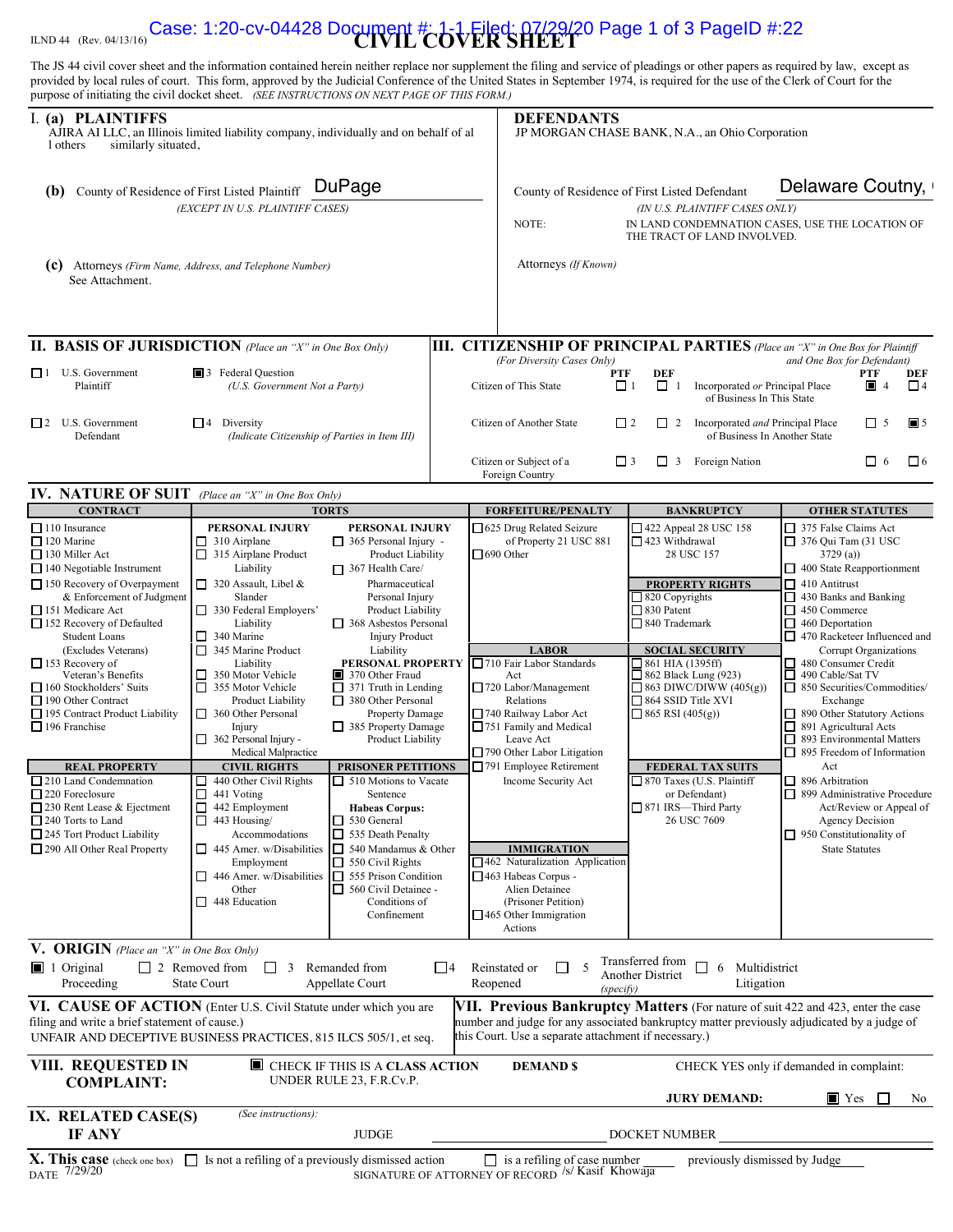## Case: 1:20-cv-04428 Document #: 1-1 Filed: 07/29/20 Page 2 of 3 PageID #:23

#### **INSTRUCTIONS FOR ATTORNEYS COMPLETING CIVIL COVER SHEET FORM JS 44**

#### Authority For Civil Cover Sheet

The JS 44 civil cover sheet and the information contained herein neither replaces nor supplements the filings and service of pleading or other papers as required by law, except as provided by local rules of court. This form, approved by the Judicial Conference of the United States in September 1974, is required for the use of the Clerk of Court for the purpose of initiating the civil docket sheet. Consequently, a civil cover sheet is submitted to the Clerk of Court for each civil complaint filed. The attorney filing a case should complete the form as follows:

**I. (a) Plaintiffs-Defendants.** Enter names (last, first, middle initial) of plaintiff and defendant. If the plaintiff or defendant is a government agency, use only the full name or standard abbreviations. If the plaintiff or defendant is an official within a government agency, identify first the agency and then the official, giving both name and title.

(b) County of Residence. For each civil case filed, except U.S. plaintiff cases, enter the name of the county where the first listed plaintiff resides at the time of filing. In U.S. plaintiff cases, enter the name of the county in which the first listed defendant resides at the time of filing. (NOTE: In land condemnation cases, the county of residence of the "defendant" is the location of the tract of land involved.)

(c) Attorneys. Enter the firm name, address, telephone number, and attorney of record. If there are several attorneys, list them on an attachment, noting in this section "(see attachment)".

**II. Jurisdiction.** The basis of jurisdiction is set forth under Rule 8(a), F.R.Cv.P., which requires that jurisdictions be shown in pleadings. Place an "X" in one of the boxes. If there is more than one basis of jurisdiction, precedence is given in the order shown below.

United States plaintiff. (1) Jurisdiction based on 28 U.S.C. 1345 and 1348. Suits by agencies and officers of the United States are included here.

United States defendant. (2) When the plaintiff is suing the United States, its officers or agencies, place an "X" in this box.

Federal question. (3) This refers to suits under 28 U.S.C. 1331, where jurisdiction arises under the Constitution of the United States, an amendment to the Constitution, an act of Congress or a treaty of the United States. In cases where the U.S. is a party, the U.S. plaintiff or defendant code takes precedence, and box 1 or 2 should be marked.

Diversity of citizenship. (4) This refers to suits under 28 U.S.C. 1332, where parties are citizens of different states. When Box 4 is checked, the citizenship of the different parties must be checked. (See Section III below; NOTE: federal question actions take precedence over diversity cases.)

**III. Residence (citizenship) of Principal Parties**. This section of the JS 44 is to be completed if diversity of citizenship was indicated above. Mark this section for each principal party.

**IV.** Nature of Suit. Place an "X" in the appropriate box. If the nature of suit cannot be determined, be sure the cause of action, in Section VI below, is sufficient to enable the deputy clerk or the statistical clerk(s) in the Administrative Office to determine the nature of suit. If the cause fits more than one nature of suit, select the most definitive.

**V. Origin**. Place an "X" in one of the six boxes.

Original Proceedings. (1) Cases which originate in the United States district courts.

Removed from State Court. (2) Proceedings initiated in state courts may be removed to the district courts under Title 28 U.S.C., Section 1441. When the petition for removal is granted, check this box.

Remanded from Appellate Court. (3) Check this box for cases remanded to the district court for further action. Use the date of remand as the filing date.

Reinstated or Reopened. (4) Check this box for cases reinstated or reopened in the district court. Use the reopening date as the filing date.

Transferred from Another District. (5) For cases transferred under Title 28 U.S.C. Section 1404(a). Do not use this for within district transfers or multidistrict litigation transfers.

Multidistrict Litigation. (6) Check this box when a multidistrict case is transferred into the district under authority of Title 28 U.S.C. Section 1407. When this box is checked, do not check (5) above.

**VI. Cause of Action.** Report the civil statute directly related to the cause of action and give a brief description of the cause. Do not cite jurisdictional statutes unless diversity. Example: U.S. Civil Statute: 47 USC 553 Brief Description: Unauthorized reception of cable service

**VII. Previous Bankruptcy Matters** For nature of suit 422 and 423 enter the case number and judge for any associated bankruptcy matter previously adjudicated by a judge of this court. Use a separate attachment if necessary.

**VIII. Requested in Complaint.** Class Action. Place an "X" in this box if you are filing a class action under Rule 23, F.R.Cv.P. Demand. In this space enter the actual dollar amount being demanded or indicate other demand, such as a preliminary injunction Jury Demand. Check the appropriate box to indicate whether or not a jury is being demanded.

**IX. Related Cases**. This section of the JS 44 is used to reference related pending cases, if any. If there are related pending cases, insert the docket numbers and the corresponding judge names for such cases.

**X. Refiling Information.** Place an "X" in one of the two boxes indicating if the case is or is not a refilling of a previously dismissed action. If it is a refiling of a previously dismissed action, insert the case number and judge.

**Date and Attorney Signature.** Date and sign the civil cover sheet.

Rev. 1 - 04/13/2016